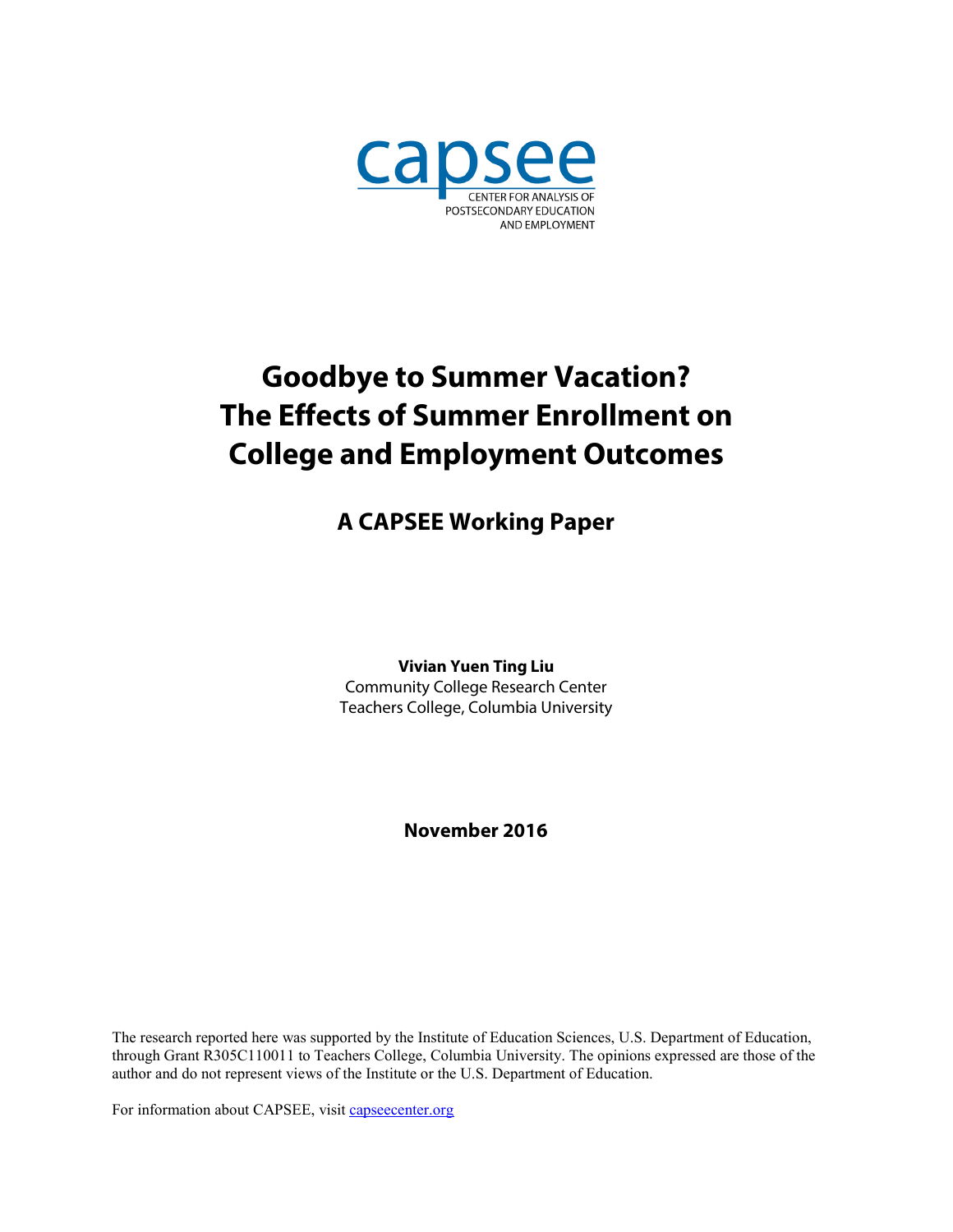### **Abstract**

Despite rich evidence on the benefit of summer enrollment at the K-12 level, the college completion literature has so far focused on college readiness, remediation, and financial aid, and has largely overlooked the potential benefits of taking summer courses among college students. Academic momentum theory suggests that summer enrollment may increase credit accumulation and retention and thus increase the rate of college completion. Using proximity to the closest four-year college as an instrumental variable (IV), I analyze public higher education data from an anonymous state to examine how enrolling in summer credits can impact college outcomes and the mechanisms by which it may do so. I find that summer enrollees in the sample had higher bachelor's degree completion rates than summer non-enrollees. Summer enrollees returned to college at a higher rate and completed more credits in the following fall without compromising their grade point averages. Students with lower first-term grade point averages benefitted more from summer enrollment. When summer enrollees reached the labor market, they had higher employment rates six years after initial enrollment. Conditional on employment, earnings were equivalent among summer enrollees and non-enrollees. These findings indicate that summer enrollment benefits students through retention, which leads to higher rates of completion and employment. They suggest that colleges may want to seek opportunities for increasing summer enrollment, and they have implications for the current method of Pell Grant allocation, which privileges the fall and spring terms over the summer term.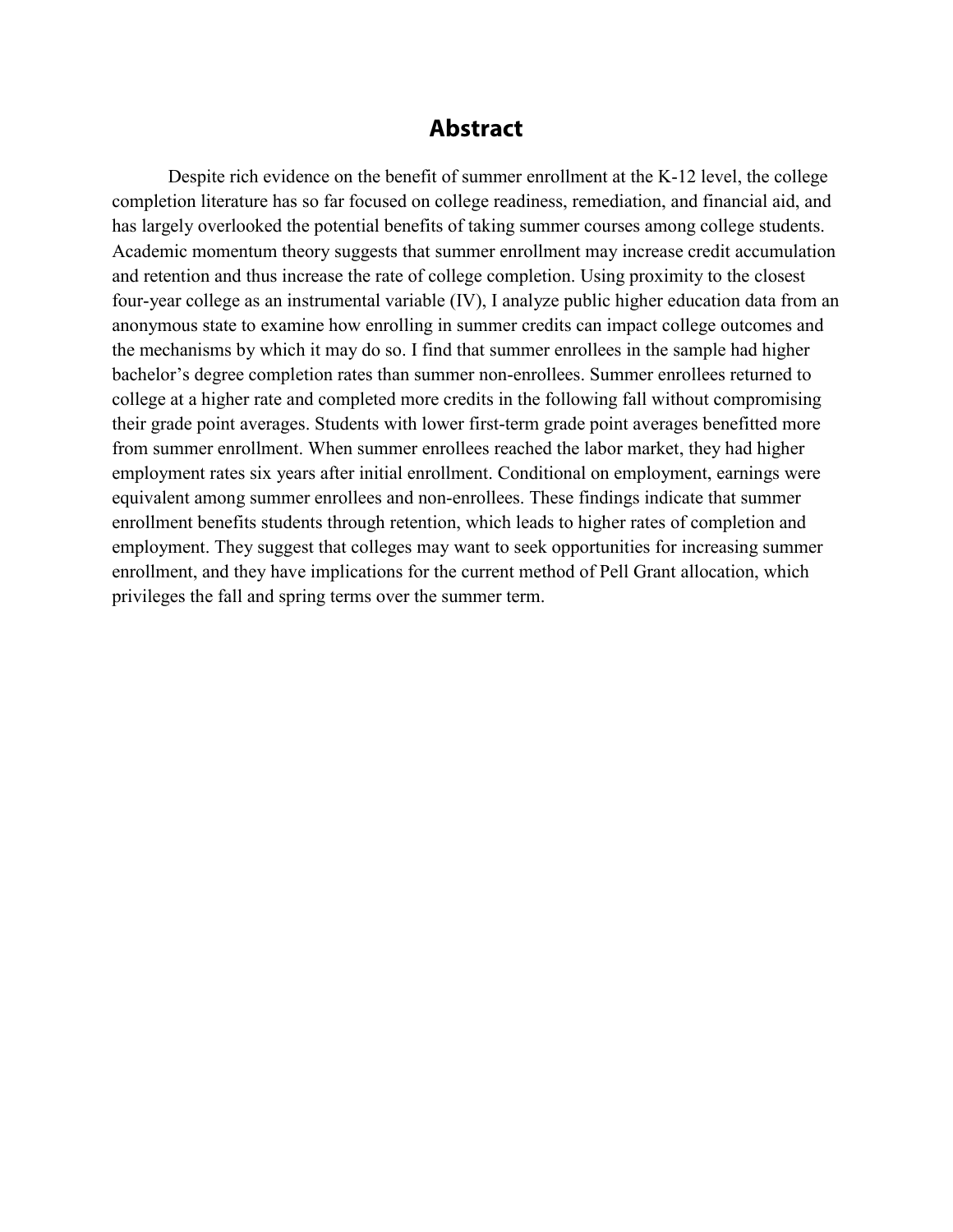# **Table of Contents**

| 1. Introduction                                                                           | $\mathbf{1}$ |
|-------------------------------------------------------------------------------------------|--------------|
| 2. Literature Review: How Summer Vacation Affects Learning                                | 3            |
| 3. Conceptual Framework: How Summer Enrollment Influences Outcomes                        | 5            |
| <b>Summer Learning Effect</b>                                                             | 5            |
| Academic Momentum Effect                                                                  | 5            |
| Earlier Graduation/Reduced Cost Effect                                                    | 5            |
| Earnings Effect                                                                           | 6            |
| <b>4. Data and Summary Statistics</b>                                                     | 6            |
| Data Description                                                                          | 6            |
| <b>Summer Enrollment Statistics</b>                                                       | 7            |
| Data Summary                                                                              | 10           |
| <b>5. Empirical Methods</b>                                                               | 13           |
| <b>Ordinary Least Squares Model</b>                                                       | 13           |
| Eliminating Selection Bias With Instrumental Variable Strategy                            | 13           |
| 5. Results                                                                                | 15           |
| First Stage and Reduced Form Statistics                                                   | 15           |
| The Effect on Degree Attainment and Time to Degree                                        | 17           |
| The Per-Credit-Enrolled-In Effect of Summer Enrollment on Time to Degree, Subsequent Fall |              |
| Enrollment, Credits Earned, and GPA                                                       | 18           |
| From Summer Enrollment to Employment                                                      | 23           |
| <b>Validity Tests</b>                                                                     | 25           |
| <b>6. Conclusion</b>                                                                      | 28           |
| <b>References</b>                                                                         | 30           |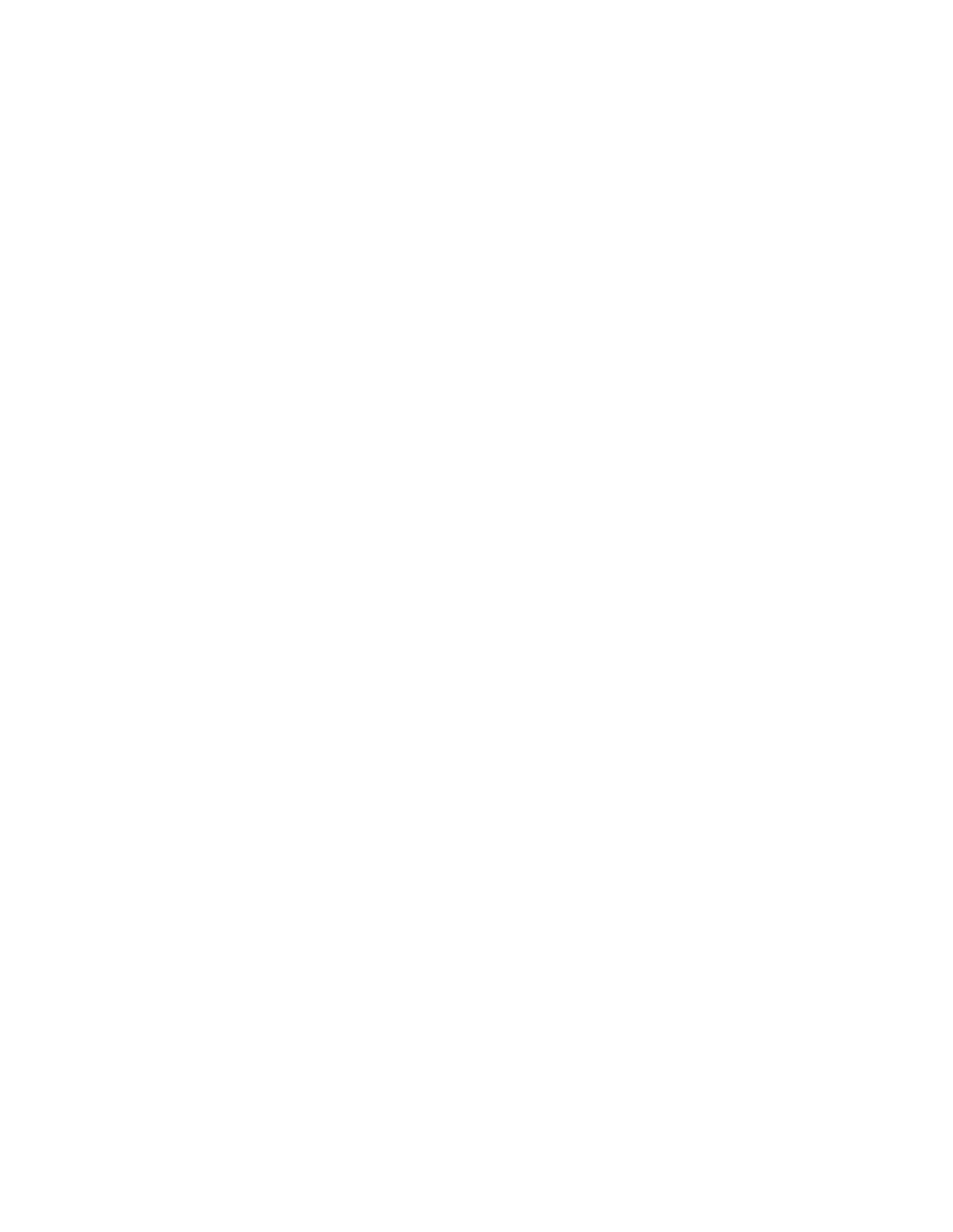### **1. Introduction**

<span id="page-4-0"></span>The United States now lags behind other nations in terms of college attainment. Between 1990 and today, the U.S. dropped from first to twelfth in the world ranking for four-year degree attainment among 25 to 34 year olds (Organisation for Economic Co-operation and Development [OECD], 2015). In 2013, the six-year bachelor's degree graduation rate for first-time, full-time undergraduate students who started college in fall 2007 was only 59 percent. Meanwhile, the strongly positive returns to higher education and the changing skill demands in the labor market have made the attainment of higher education a near necessity for acquiring a middle-class job (Carnevale, Smith, & Strohl, 2010; Levy & Murnane, 2012). As a result, policymakers and others are increasingly looking to graduate more individuals from college. In particular, the use of summer courses as a means to increase college completion rates has become attractive.

While summer has traditionally been a time of rest or employment, colleges and the media have increasingly encouraged students to shorten their vacations and other undertakings and engage in learning activities that might benefit them more in the long-term.<sup>[1](#page-4-1)</sup> Despite the rich K-12 literature on summer learning loss, we know close to nothing about the effect of a long summer break on college students. Using Educational Longitudinal Survey (ELS) data, I found that the biggest leak in the college "pipeline" among students enrolled in a four-year college occurs after the summers. On average, the withdrawal rate among four-year college students who began college for the first time in 2004 is 6 percent each for the first summer and second summer after initial enrollment. Those rates double for nonselective institutions and among students with low socioeconomic status (SES). These disturbing statistics suggest the need for interventions designed to prevent after-summer enrollment loss.

Recently, more students are becoming aware of the potential benefit of summer coursework. According to ELS data, one in five four-year students enrolled in their first summer after initial college enrollment, and the percentage of students who did so peaks in the third summer. The effect of summer enrollment has been frequently discussed in the K-12 literature; however, very few studies have investigated the effect of summer enrollment in higher education settings. The voluntary nature of summer enrollment in college creates difficulty in investigating its effects on student outcomes, as summer enrollees are more likely to be highly motivated and may have better academic outcomes regardless of their summer attendance status.

This paper uses a state administrative dataset to exploit the exogenous variation in proximity to the closest four-year institution to examine the effect of summer enrollment on subsequent achievement. I found that enrolling in summer credits increased retention and credits accumulated in the following fall without comprising grades. Summer enrollees were also more likely to be employed after college.

The current paper contributes to the literature in a number of ways. First, despite the prevalence of summer enrollment and its potential benefits, there is little empirical evidence on

<span id="page-4-1"></span><sup>1</sup> http://www.foxbusiness.com/features/2011/03/25/college-students-summer-break.html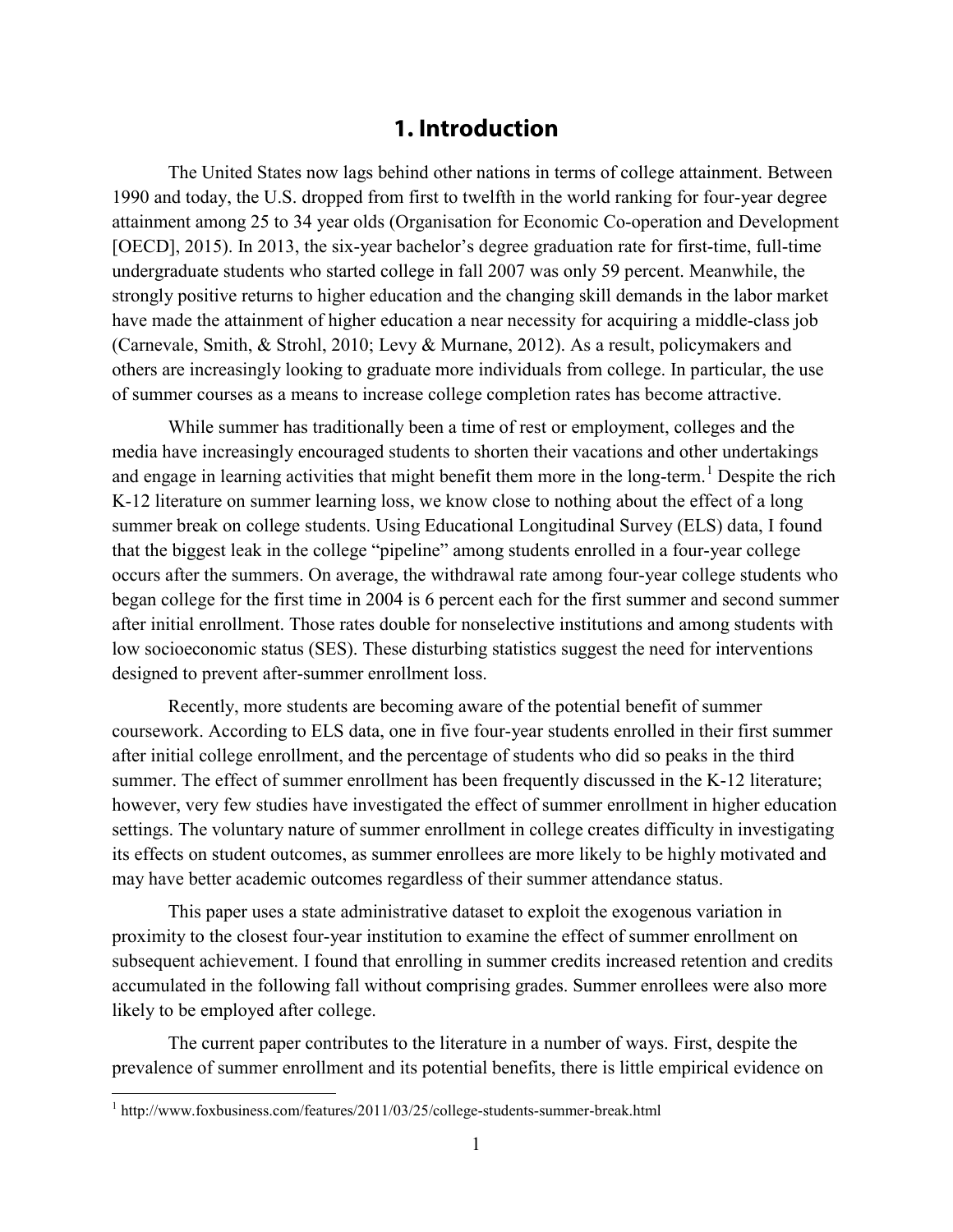the effects of taking summer courses on academic outcomes. Only one study that I am aware of provides rigorous evidence on the potential impact of summer course enrollment on college outcomes (Attewell, Heil, & Reisel, 2012). The current paper not only examines descriptively the characteristics of summer enrollees and non-summer enrollees, it provides the first causal evidence on the impact of summer enrollment on college enrollment, grades, and degree attainment.

Second, I isolate the effect of summer enrollment by using distance from a four-year college as an instrumental variable (IV) for enrolling in summer coursework. Attewell et al.'s (2012) study intended to control for selection bias using a propensity score matching strategy, but such an approach may not be able to isolate the causal effect of summer enrollment. Summer enrollees may have similar pretreatment characteristics as other students that engage in activities that also increase academic momentum. I, therefore, exploit variation in proximity to a four-year college as an instrument, which isolates summer enrollment with no effect on enrollment patterns that affect college outcomes.

Third, I suggest and examine three potential mechanisms through which summer enrollment may affect future enrollment patterns, grade point average, and bachelor's degree completion. By estimating the impact of summer enrollment on grades in the following academic year, I examine whether summer enrollment may lead to learning gains. In addition, I explore the academic momentum hypothesis by examining enrollment patterns after summer enrollment. I also investigate whether summer enrollment can reduce time to degree completion.

Finally, previous studies using distance as an instrument have provided limited validity checks on the relationship between residence and SES (Carneiro, Meghir, & Parey, 2011; Carneiro & Heckman, 2002; Card 1995; Dee, 2004; Kane & Rouse, 1995; Long & Kurlaender, 2009; Xu & Jaggars, 2013). My analysis includes extensive correlation tests beyond the association between distance from a four-year institution and SES: these include tests concerning academic year and summer employment, earnings during college, credits earned, grades, and enrollment patterns. The findings show that while distance from a four-year institution can be related to many variables, this does not invalidate the IV used in the paper. Nonetheless, future research should be cautious in choosing distance from a four-year institution as an IV and should include thorough validity tests to satisfy the exclusion restriction assumption.

Section 2 of this paper reviews relevant literature on the effect of summer vacation and summer enrollment at the K-12 level and discusses how summer enrollment may influence college students. Section 3 presents the various mechanisms by which summer enrollment may impact academic and labor market outcomes. It further specifies the empirical method used for the analysis. Section 4 describes the data source and provides a statistical summary of the sample. Section 5 reports the findings, and section 6 concludes the paper.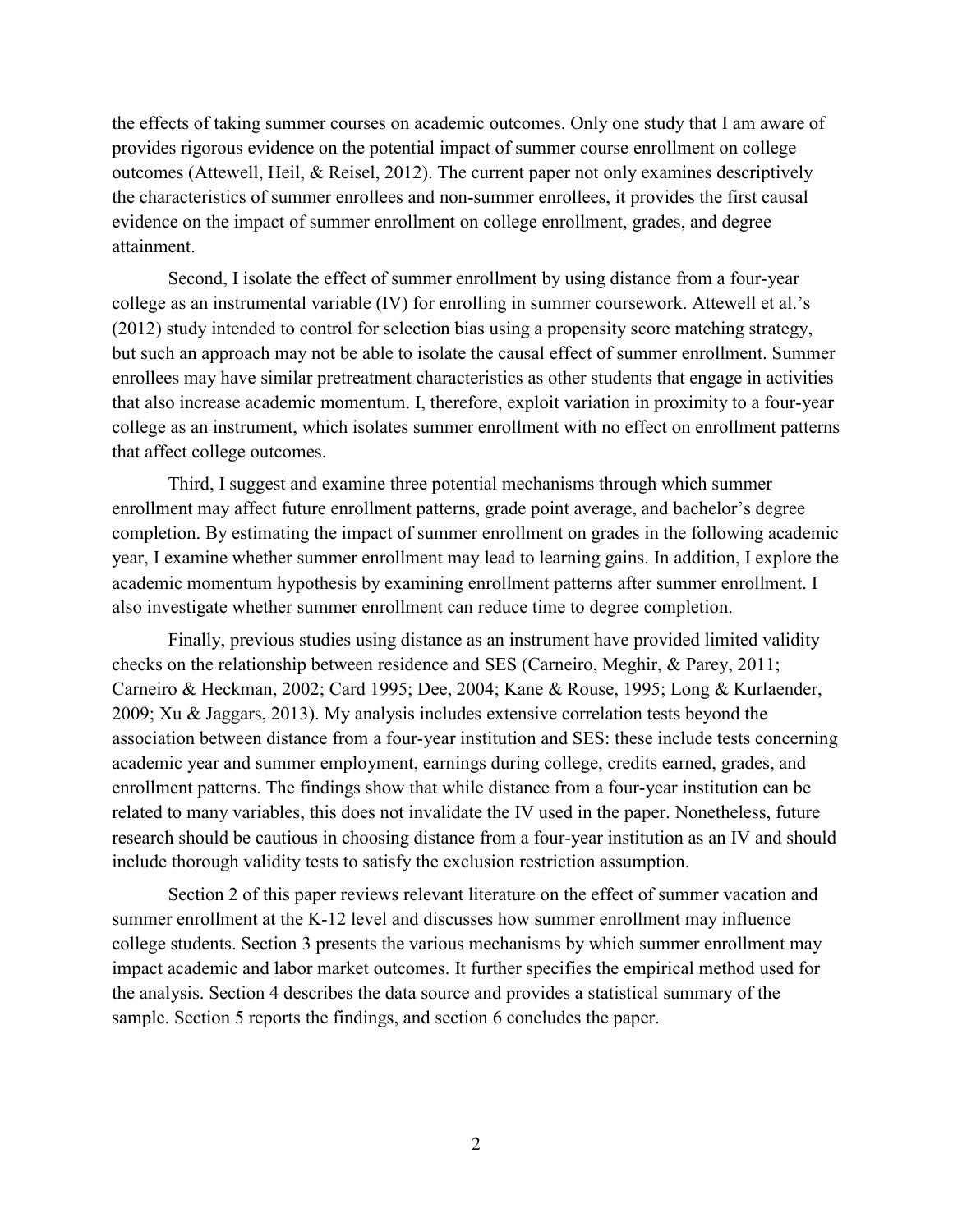### <span id="page-6-0"></span>**2. Literature Review: How Summer Vacation Affects Learning**

For a century, K-12 researchers have documented the "summer slide," or summer learning loss, among students after a long summer break. A review of 39 studies found that typical learning loss is equivalent to approximately one month's worth of skills or knowledge acquired in math and language arts combined (Cooper, Nye, Charlton, Lindsay, & Greathouse, 1996). The authors found that summer loss is much more profound in subjects that involve the acquisition of knowledge, such as spelling and math, than for other subjects or skill areas that are more conceptually based, such as reading. Furthermore, Alexander, Entwisle, and Olson (2007) showed that summer learning loss is cumulative over the course of multiple years and that cumulative learning loss widens the achievement gap by family socioeconomic (SES) level over time.

Despite the lack of summer slide literature at the college level, it is highly likely that college students are also subject to summer learning loss. Summer break for college students is typically longer than three months, which is longer than the summer break for students at the K-12 level. Without compulsory enrollment in the summer, learning loss may be higher among college students who do not engage in learning-based activities in the summer.

The net learning loss in various subject areas at the K-12 level seems to be dependent on students' SES but not on students' gender, ethnicity, or IQ. High-SES students tend to experience less learning loss; indeed, in some cases, high-SES students experience learning gains, especially in reading, compared to low-SES students (Alexander, Entwisle, & Olson, 2001; Cooper et al., 1996). The difference in learning loss has been attributed to differences in opportunities to access and read books over the summer (Alexander et al., 2001).

Similar to results found in K-12 settings, researchers have found strong and consistent achievement gaps in higher education between higher and lower SES students (Bailey & Dynarski, 2011; Bowen, Chingos, & McPherson, 2009). It is therefore plausible that summer learning loss disproportionally affects low-SES college students.

A parallel branch of literature addresses another concern of summer vacation, "summer melt," which refers to the high percentage of students (10**–**40 percent) who fail to matriculate at the college they have been accepted to after the summer following their high school graduation (Castleman & Page, 2014; Daugherty, 2012; Matthews, Schooley, & Vosler, 2011). In particular, low-SES students are more susceptible to summer melt (Roderick, Nagaoka, Coca, & Moeller, 2008). In one study, Arnold, Fleming, DeAnda, Castleman, and Wartman (2009) found that up to one-third of low-income students who had been accepted to and paid deposits to college decided not to enroll at all.

The above studies hypothesized that low-income students' plans are prone to change over the summer as many necessary steps need to be completed to finalize their initial college enrollment, including completing paper work and securing additional funding to meet the gap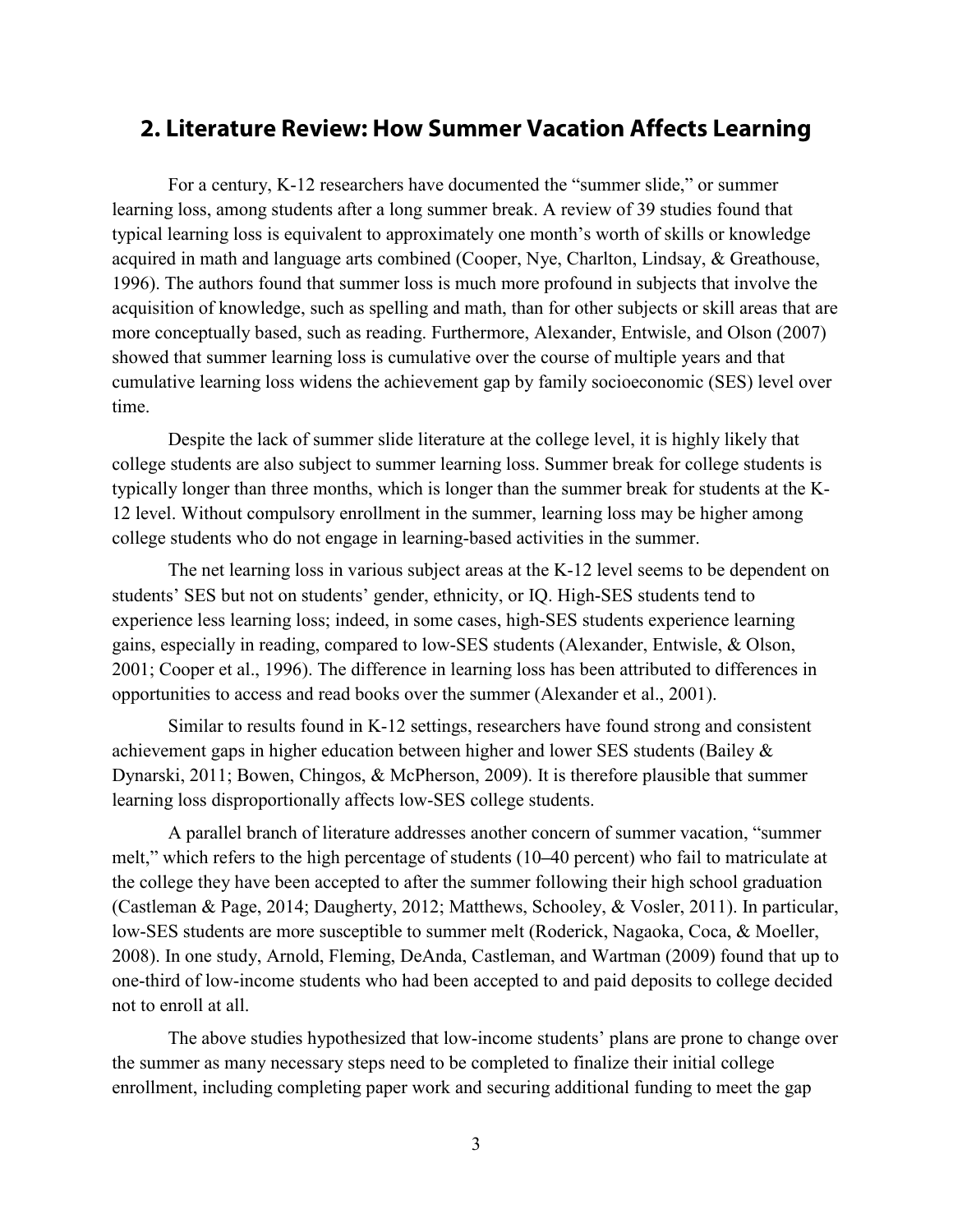between financial aid and college cost. Without access to high-quality support and guidance, students are more likely to give up on college. Similarly, college students face many of these same hurdles in the summers after initial enrollment, which can often affect students' plans of reenrolling after summer breaks.

Research in behavioral economics suggests that net short-term costs weigh more heavily on an individual's decision-making process, even if the alternative investment would be more beneficial in the long term (Chabris, Laibson, Morris, Schuldt, & Taubinsky, 2008; Pallais, 2009). The returns to a four-year degree are much higher than those of a high school diploma, but students may weigh their short-term gains more heavily and decide to leave school after earning a full-time salary over the summer. In interviews with 600 young adults who were 22 to 30 years old, Johnson and Rochkind (2009) found that full-time employment is a major reason for not returning to college once having left for the summer. The tuition bills students receive over the summer for the following term may also trigger more financial anxiety over returning to school in the fall.

Summer bridge programs intending to combat the summer melt phenomenon aim to assist students in their transition from high school graduates to college students. These programs typically involve summer counseling and primarily target minority and low-SES students, who are most likely to change their plans after having accepted a college offer (Roderick et al., 2008). The literature on the efficacy of summer bridge programs is inconclusive, however. While one randomized control study on eight developmental summer bridge programs in Texas found no achievement effect on program participants (Barnett, Bork, Mayer, Pretlow, Wathington, & Weiss, 2012), two studies found a 14 percent increase in fall enrollment among students randomly assigned to receive proactive outreach from high school counselors addressing financial and information barriers (Castleman, Arnold, & Wartman, 2012; Castleman, Page, & Schooley, 2014).

At the college level, a few studies have found positive outcomes among activities that are aimed at generating "academic momentum" in college. One descriptive study found a strong correlation between summer enrollment and credit accumulation (McCormick & Carroll, 1999); another found a strong correlation between summer enrollment and degree completion (Adelman, 2006). Using a propensity score matching technique, Attewell, Heil, and Reisel (2012) also found that enrollment in college coursework in the summer after freshman year is associated with 7**–**16 percent higher bachelor's degree completion rate.

Together the summer bridge program literature and academic momentum literature suggest that participation in summer study may improve college students' academic outcomes.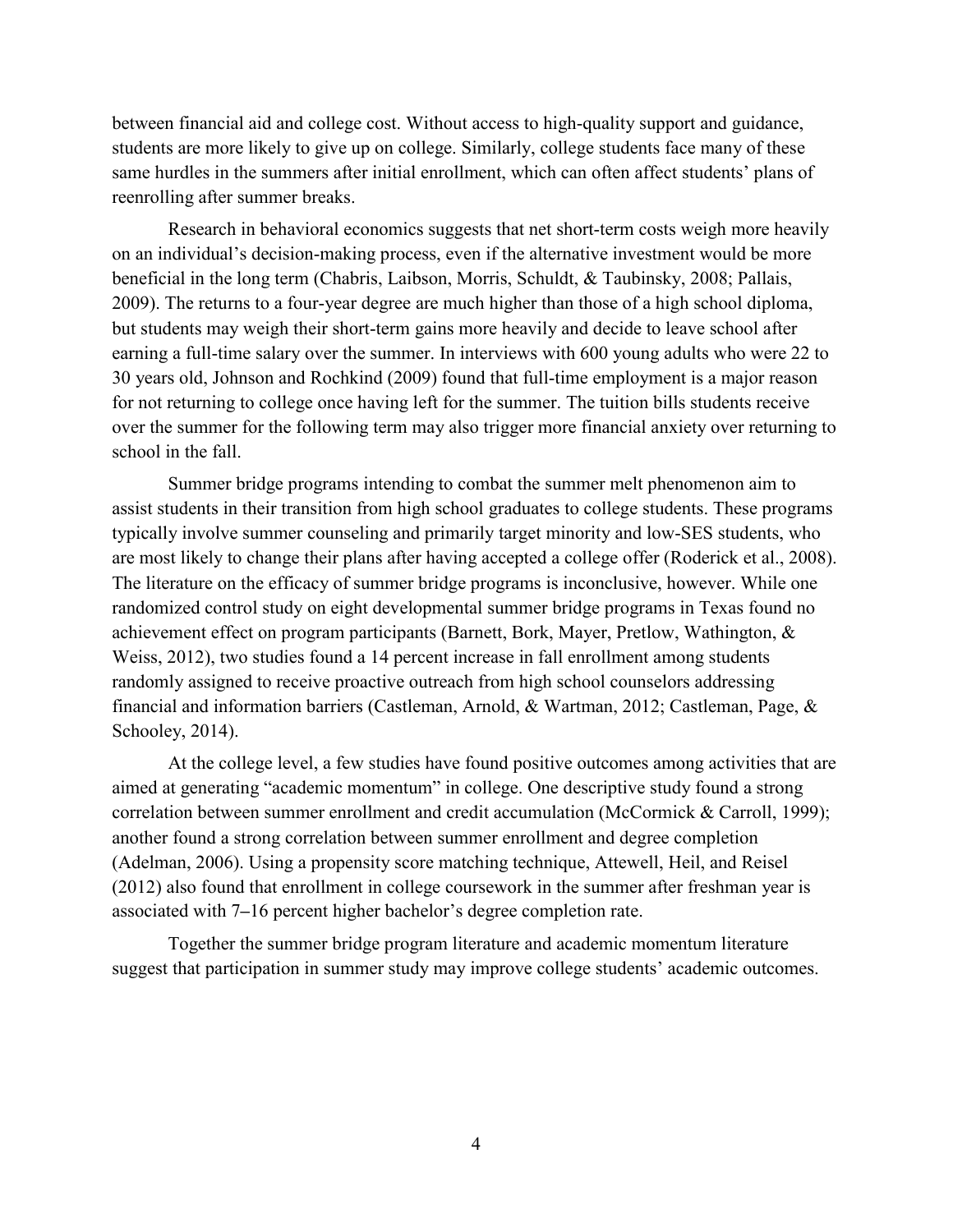## **3. Conceptual Framework: How Summer Enrollment Influences Outcomes**

<span id="page-8-0"></span>Based on the literature and common convention, there are four mechanisms by which enrollment in the summer can influence academic and labor market outcomes.

### <span id="page-8-1"></span>**Summer Learning Effect**

First, by remaining enrolled in coursework during the summer, students may be less prone to lose knowledge or skills acquired from the previous term and thus may have a higher GPA in the fall. Despite the lack of evidence for this at the college level, the evidence on K-12 summer school interventions appears positive if somewhat murky due to variation in program curriculum, participants' characteristics, and evaluation design. The gain in GPA as a result of participating in summer programs is between zero to a quarter of a standard deviation, on average, depending on the empirical rigor and program content of the studies (Cooper, Charlton, Valentine, Muhlenbruck, & Borman, 2000; Kim & Quinn, 2013; Lauer, Akia, Wilkerson, Apthorp, Snow, & Matin-Glenn, 2006). The most rigorous meta-analysis in summer school interventions (Kim & Quinn, 2013) reviewed 41 studies on summer reading programs that employed only experimental and quasi-experimental designs. The analysis showed that the average gain in GPA as a result of participating in a summer reading program is one-tenth of a standard deviation—the approximate mid-point of Cooper et al. (2000), Kim & Quinn (2013), and Lauer et al. (2006)—and the benefit is statistically larger for low-income students.

### <span id="page-8-2"></span>**Academic Momentum Effect**

Second, some evidence has been found that activities that increase academic momentum such as summer enrollment and full-time enrollment in the first college term can increase academic intensity (i.e., the number of credits enrolled in per term or per year) and improve college outcomes (Adelman, 1999, 2006; Attewell et al., 2012; Martin, Wilson, Liem, & Ginns, 2013). According to the academic momentum theory, early enrollment patterns may strongly influence students' subsequent progress and likelihood of completion (Tinto, 1987; Wittrock, 1974). Activities that increase academic momentum such as enrollment in summer courses, immediate entry into college after high school graduation, and full-time enrollment in the first term can improve the rate of college completion. Furthermore, according to these studies, academic intensity is more likely to influence the rate of college completion than sociodemographic backgrounds and high school achievement (Attewell et al., 2012).

### <span id="page-8-3"></span>**Earlier Graduation/Reduced Cost Effect**

The third mechanism relates to the cost of college and length of time to graduation (Tutors, 2015; Nelson, 2009). Taking advantage of the summer term can allow students to catch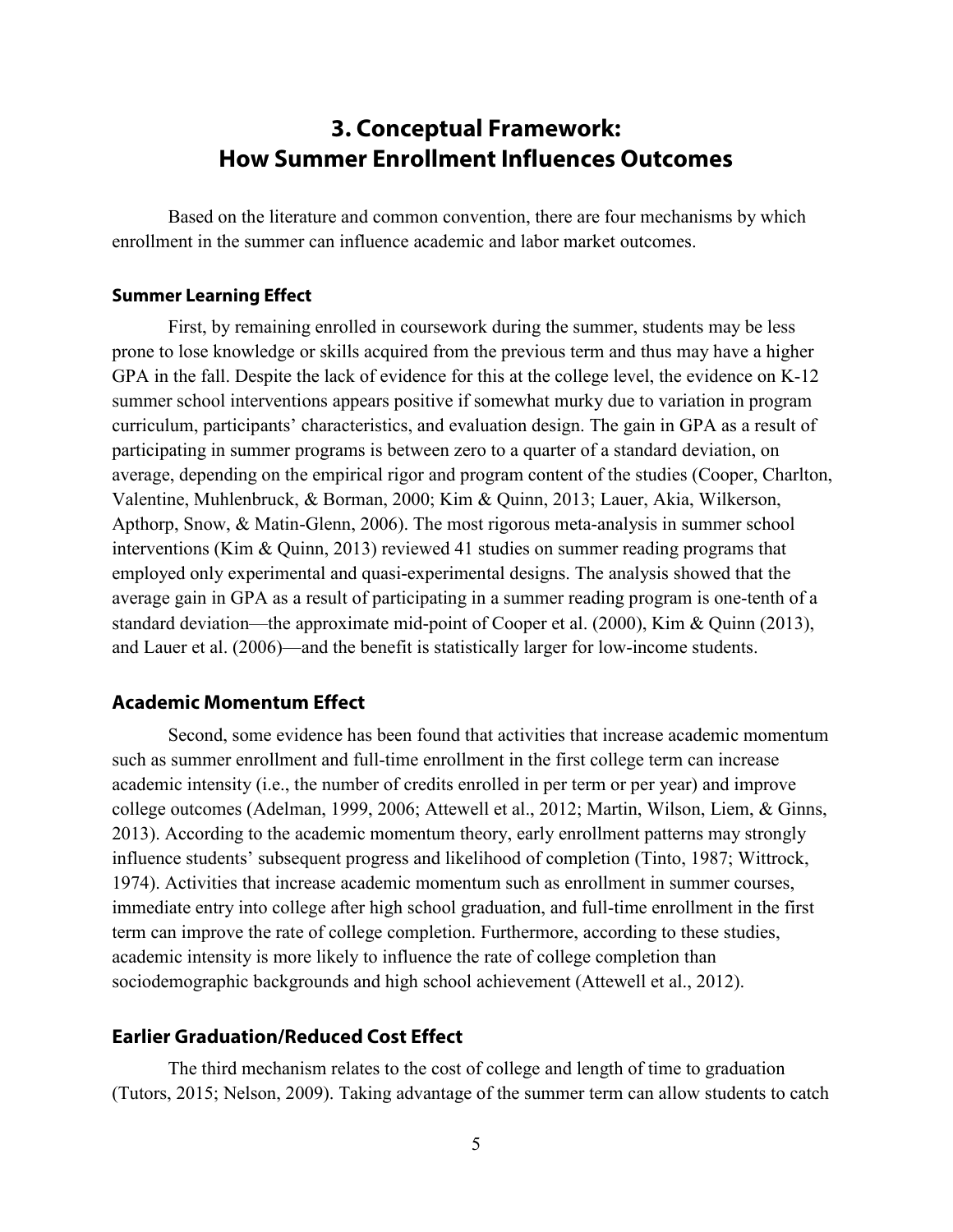up on coursework needed to graduate on time or to take remediation courses. In addition, summer courses often have smaller class sizes, allowing each student more individualized attention and potentially higher learning gains. Finally, students may have the flexibility to take courses at a college closer to home with the option of transferring the credits later. As a result, summer enrollees are able to reduce the overall cost of their education by living at home over the summer.

### <span id="page-9-0"></span>**Earnings Effect**

The final mechanism relates to students' ability to accumulate working experience while enrolled in college. Since individuals with more working experience tend to earn more, summer enrollment may influence the hours worked during college and affect earnings after graduation in three ways. First, to offset the gap between financial aid and the cost of college, students may choose either to take out more student loans or to increase the number of hours worked during the academic year. If a student opts to work more hours over the course of the traditional academic year, the increased experience may positively affect future earnings by increasing students' work experience. Second, students who do not enroll in summer courses may work more because they have more time off. As a result, these two effects may offset each other. Finally, if summer enrollees have a higher completion rate than non-summer enrollees, they will on average receive higher returns to their college education.

### **4. Data and Summary Statistics**

#### <span id="page-9-2"></span><span id="page-9-1"></span>**Data Description**

The administrative data analyzed in this paper are from a higher education system in an anonymous southern state and include 16,000 bachelor's degree-seeking students who first enrolled in the fall of 2005, 2006, and 2007. The analysis focuses on students who were residents of the state, intending to seek bachelor's degrees, and who had transcript records and had earned credits in their first term. Based on these criteria, the final sample analyzed in this paper contains approximately 14,000 students followed until fall of 2013.

The student dataset contains demographic information such as age, race/ethnicity, gender, county, and high school code. Also included for each student is course-level information such as course names, grades earned, credits attempted, and credits earned for all college courses taken within the state's two- and four-year public systems, and information on major and degree attainment. Finally, the dataset includes high school transcripts which list courses taken, admission test scores, and each student's intentions for education after high school.

To explore returns to education, earnings data is merged from the Unemployment Insurance records, which include quarterly earnings adjusted to 2010 dollars and industry codes.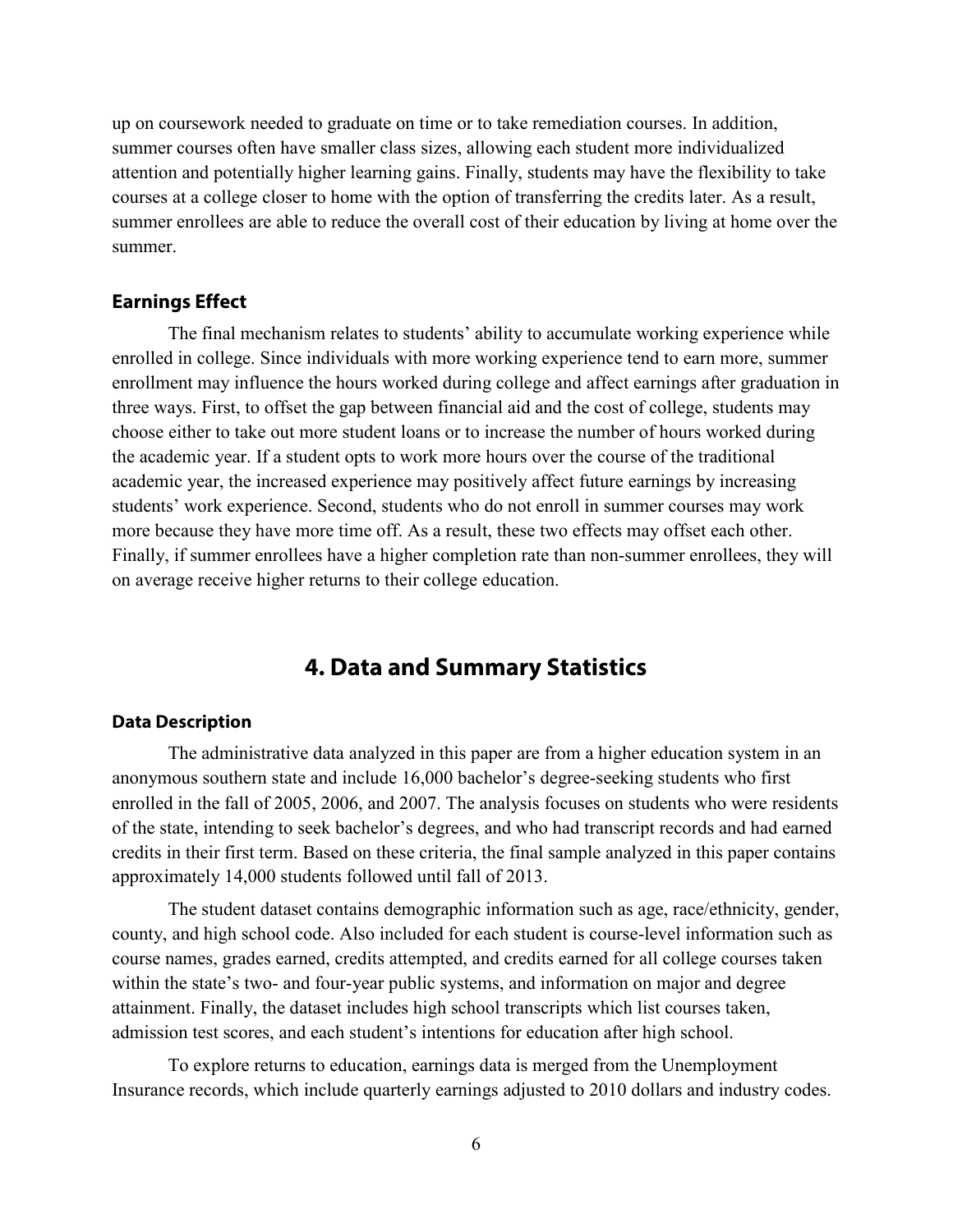I also include county-level SES indicators at the time of college enrollment from the U.S. Bureau of Labor Statistics and the state's department of health. These indicators include county-level household income, per capita income, percentage of drinkers or smokers, proportion of mothers under 20 years old, percentage of residents without health insurance, and percentage of students receiving free or reduced-price lunch at schools.

#### <span id="page-10-0"></span>**Summer Enrollment Statistics**

I identify summer enrollment in terms of the credits enrolled in during summer. Internship credits are not counted as summer credits to isolate the effect of summer enrollment at a four-year college from other out-of-school activities. Over half of the students enrolled in at least one summer credit within five years of enrolling in college for the first time. Figure 1 displays the number of summer credits enrolled in among students who have enrolled in at least one credit for each particular summer. Summer credits enrolled in peaks at three credits and then again at six credits, indicating that summer enrollees typically take one to two courses during the summer.

Figure 2 presents descriptive data on the percentage of students ever enrolled in each summer and the average summer credits enrolled in by year. The dotted bars show that 12 percent of the students in the sample took any summer course in the summer after their first year at college. The percentage increases and peaks at the third summer at 26 percent. The dotted line indicates that the number of credits enrolled in by summer enrollees was about five credits. The solid bars and line show similar trends for college-level (i.e., non-remedial) courses, which may suggest that summer enrollees tended to take remedial courses in the first couple summers and took more advanced courses later on.

Figure 3 further breaks down the statistics by students' majors and CIP codes. The dark bars show that over 50 percent of the students majoring in math & science and engineering sciences enrolled in at least one summer course. In education & childcare, allied health, business & marketing, and transportation majors, close to 50 percent of the students did so. The light bars indicate the variation in number of summer credits students enrolled in. For example, math & science majors attempted approximately six credits, on average, while business  $\&$  marketing majors and information science majors enrolled in only three summer credits, on average.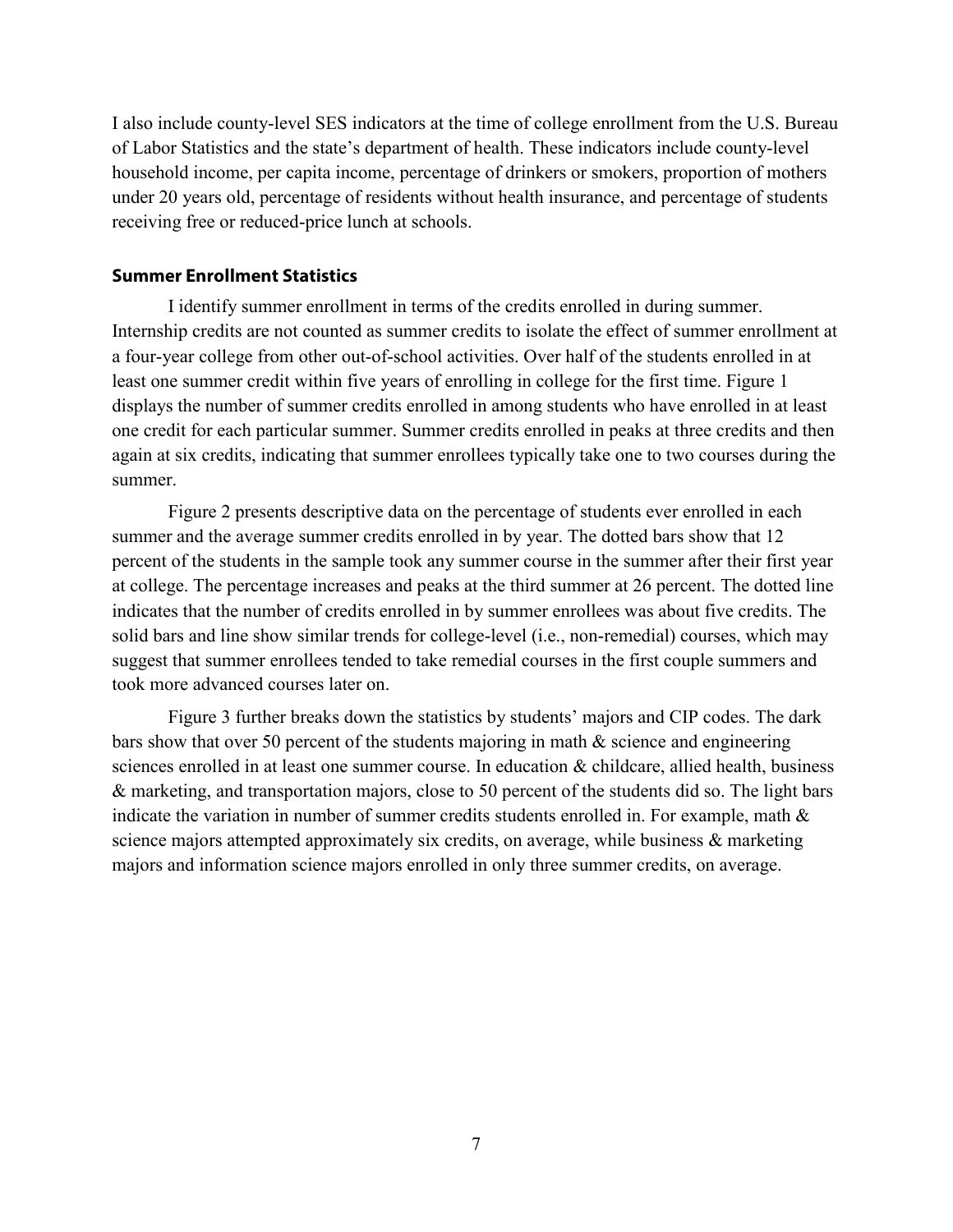### **Figure 1: Summer Credit Enrollment in Each Year Among Students Enrolled in at Least One Summer Credit**



*Note.* The graphs are based on students enrolled in at least one summer credit. The location of each bar on the x-axis indicates the number of credits enrolled in by students represented in that bar. The y-axis height of each bar indicates the proportion of students enrolled in that many credits in each year.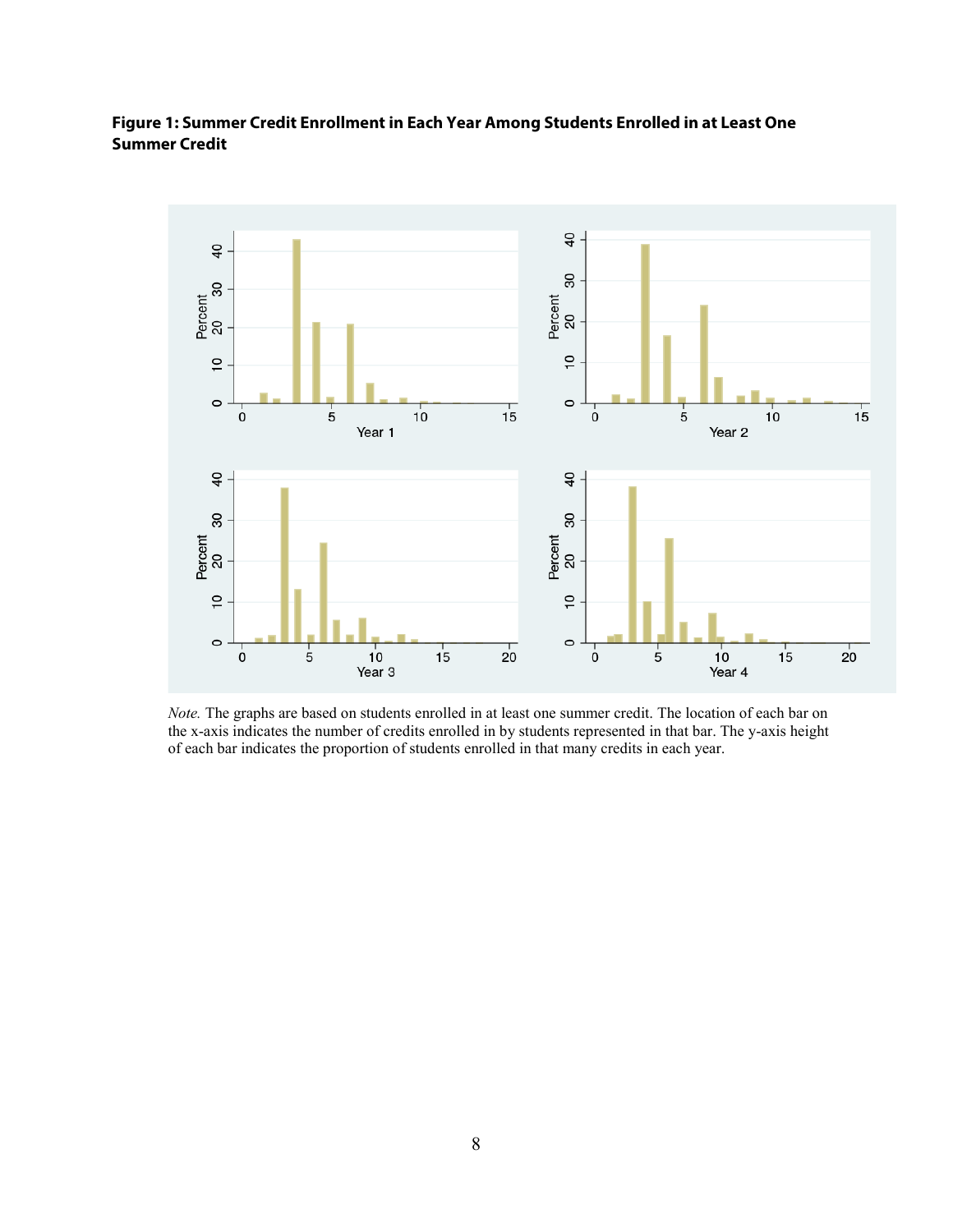

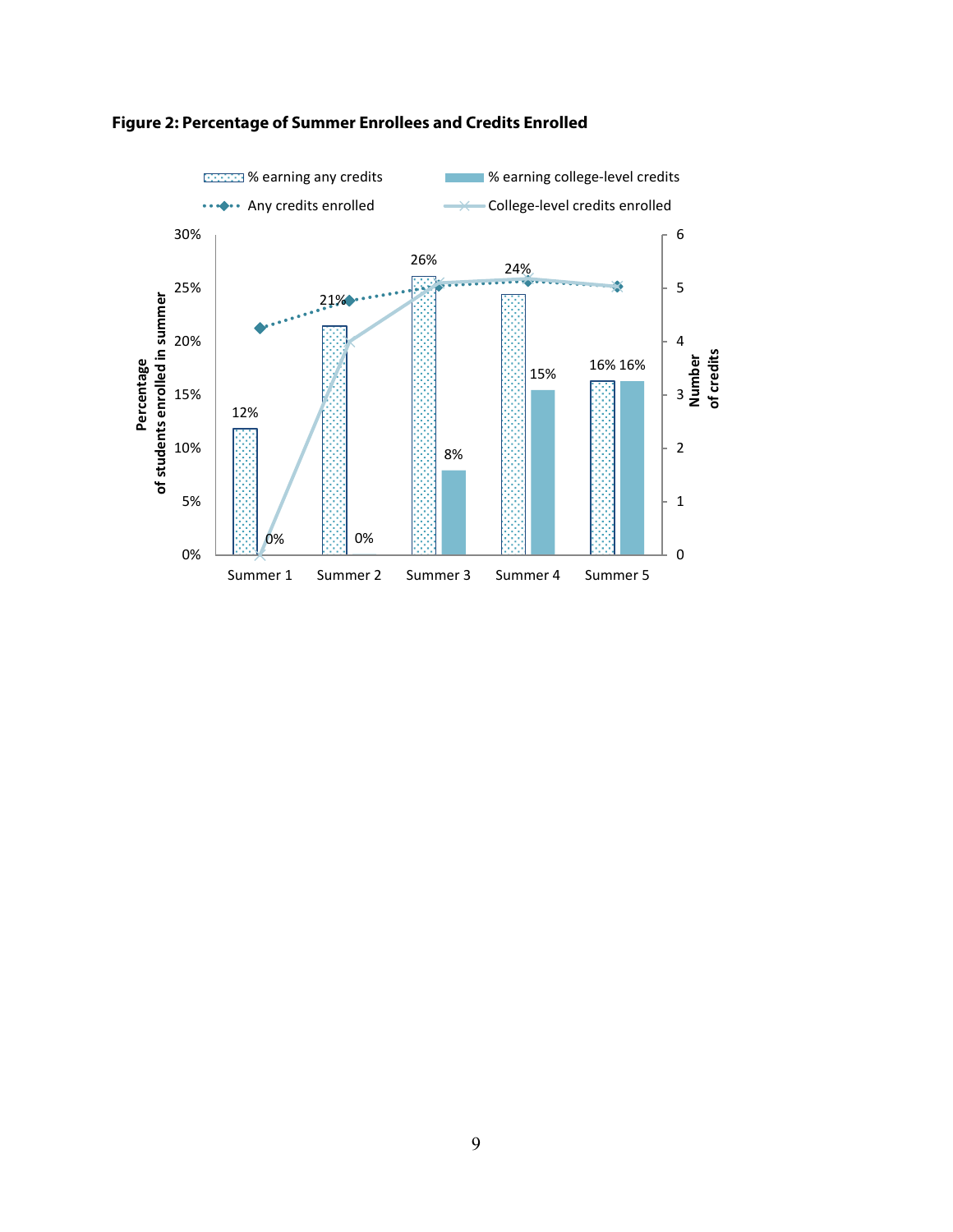

**Figure 3: Summer Enrollment and Summer Credits Enrolled in by Field**

#### <span id="page-13-0"></span>**Data Summary**

Table 1 presents the descriptive summary of the sample. Summer enrollees are defined as individuals that have ever enrolled in a four-year college in the summer. Although this excludes students who enrolled in summer courses exclusively at two-year colleges, the effect of this phenomenon is minor because only one in every ten students enrolled in the summer at two-year colleges, with around one credit of enrollment on average.

The demographic characteristics of summer enrollees and non-summer enrollees look similar, and most mean differences are not statistically significant. The raw means, however, show that female and White students were slightly more likely to enroll in the summer, and that summer enrollees tended to live closer to a four-year institution. The county-level characteristics look almost identical among the two groups.

On average, summer enrollees accumulated 11.4 summer credits; 10.3 of those credits were from four-year colleges. Nine percent of their total credits earned were earned during the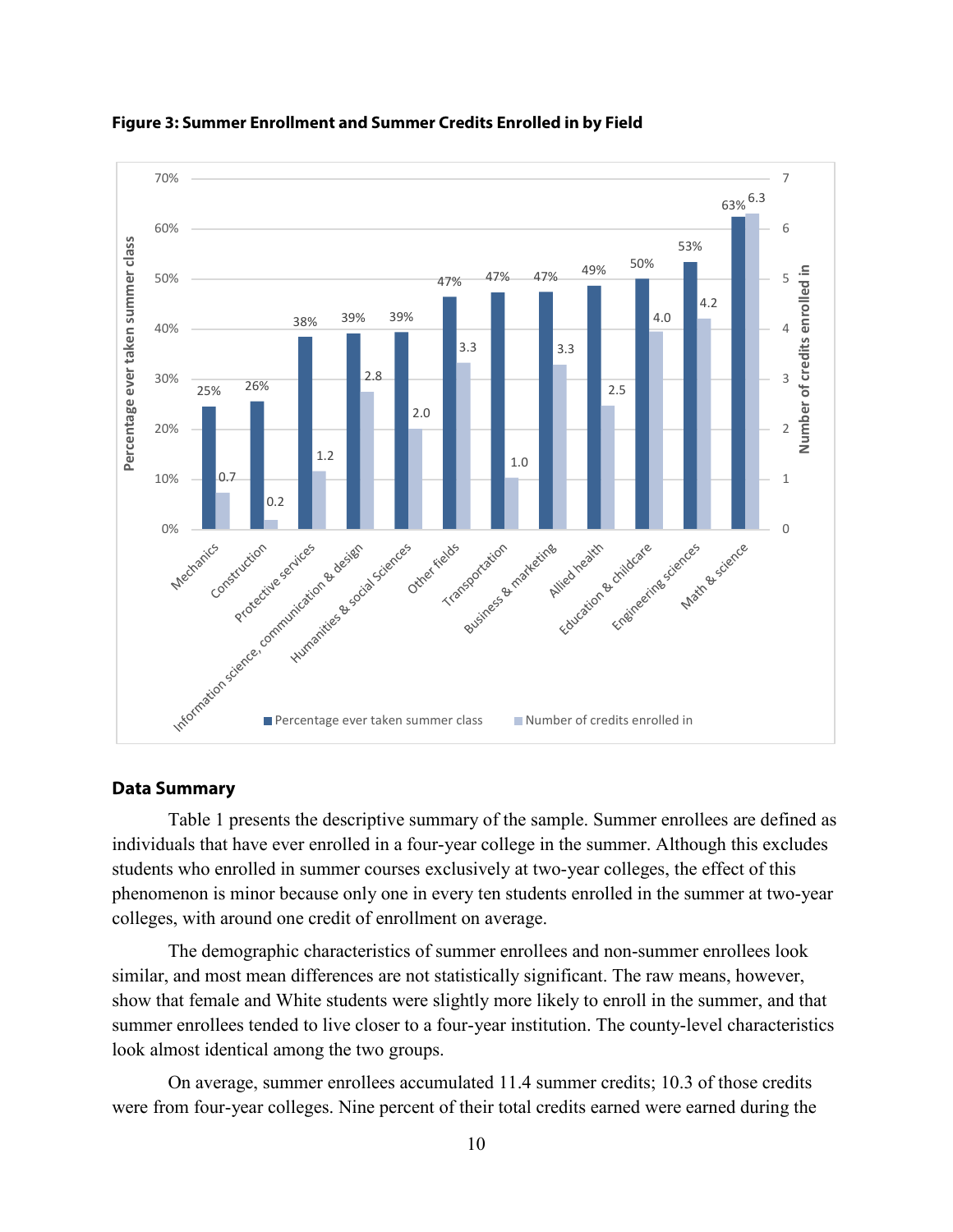summer. Thirteen percent of the non-summer enrollees took at least one course at a two-year college over summer, yet the average number of credits enrolled in was very small over the five years.

Regarding academic ability, students who took classes in the summer were more likely than summer non-enrollees to have a higher grade point average (GPA) in high school and during the first year of college. Summer enrollees also had heavier course loads in the first year and higher credits earned by the junior and senior years in college than non-summer enrollees. Finally, summer enrollees also exhibited higher retention and completion rates.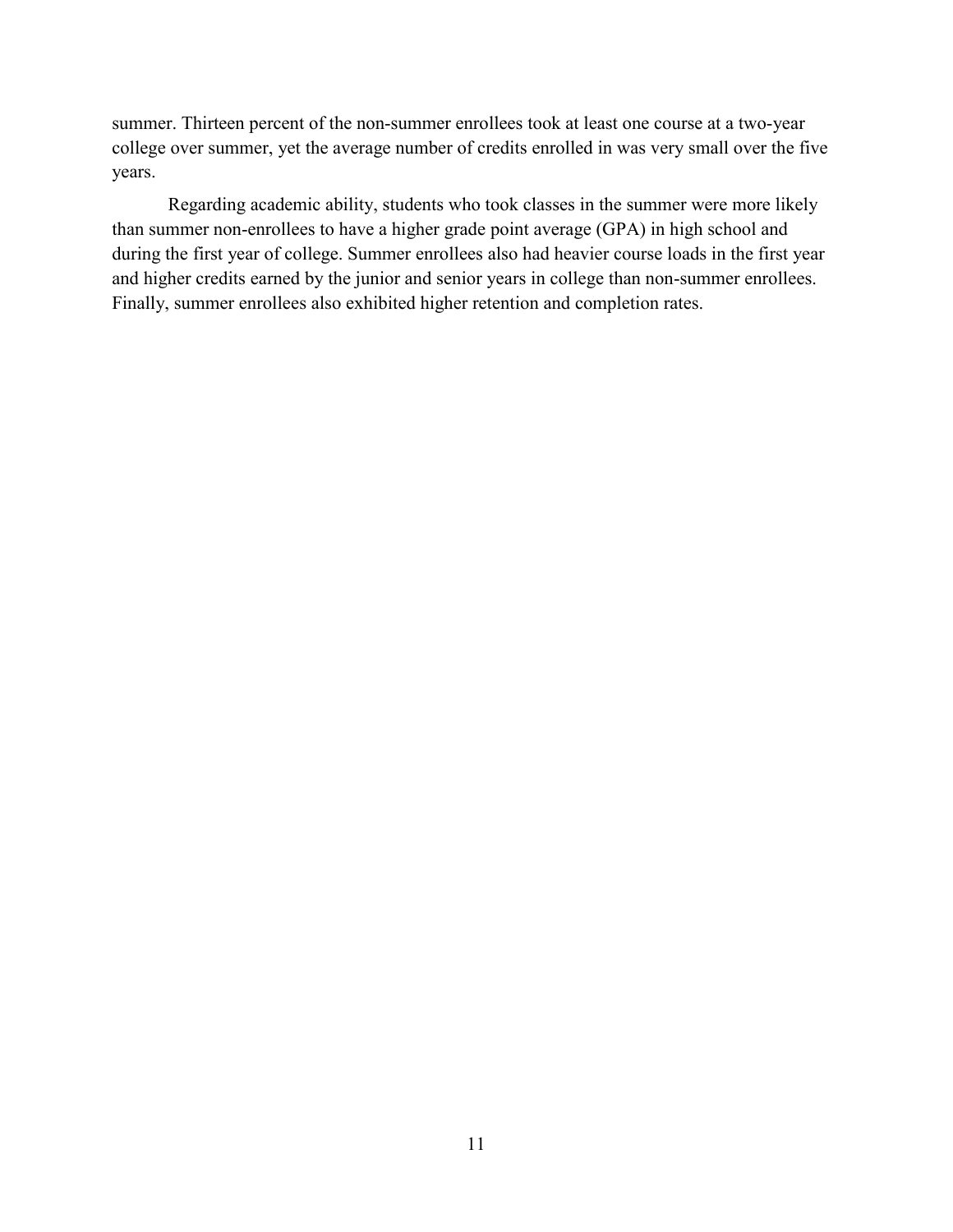### **Table 1: Data Summary**

|                                                 | <b>Summer Enrollees</b> |                  | <b>Non-summer Enrollees</b> |                  |
|-------------------------------------------------|-------------------------|------------------|-----------------------------|------------------|
|                                                 |                         | <b>Standard</b>  |                             | <b>Standard</b>  |
| Characteristic                                  | Mean                    | <b>Deviation</b> | Mean                        | <b>Deviation</b> |
| Demographic characteristics                     |                         |                  |                             |                  |
| Female                                          | 55%                     | 50%              | 51%                         | 50%              |
| White                                           | 74%                     | 44%              | 71%                         | 45%              |
| <b>Black</b>                                    | 18%                     | 38%              | 22%                         | 42%              |
| Hispanic                                        | 2%                      | 15%              | $2\%$                       | 15%              |
| Other race/ethnicity                            | 4%                      | 18%              | 3%                          | 17%              |
| Age at enrollment                               | 18.8                    | 2.0              | 18.9                        | 2.1              |
| Distance to the closest four-year college       | 11.0                    | 11.9             | 13.0                        | 12.5             |
| Lives in a metropolitan area                    | 68%                     | 47%              | 65%                         | 48%              |
| Entering year: 2005-06                          | 36%                     | 48%              | 35%                         | 48%              |
| Entering year: 2006-07                          | 34%                     | 48%              | 34%                         | 47%              |
| Entering year: 2007-08                          | 29%                     | 45%              | 32%                         | 47%              |
| County-level characteristics                    |                         |                  |                             |                  |
| Household income                                | \$32,416                | \$5,513          | \$32,308                    | \$5,284          |
| Percentage mothers with college degree          | 40%                     | 9%               | 40%                         | 9%               |
| Percentage without insurance                    | 17%                     | 3%               | 17%                         | 3%               |
| Percentage smokers/drinkers                     | 23%                     | 3%               | 23%                         | 4%               |
| Percentage Black in school district             | 28%                     | 26%              | 29%                         | 26%              |
| Percentage Hispanic in school district          | 6%                      | 6%               | 5%                          | 6%               |
| Percentage other races in school district       | 2%                      | $2\%$            | $2\%$                       | $1\%$            |
| Percentage receiving free/reduced lunch         | 56%                     | 12%              | 56%                         | 11%              |
| Ever enrolled for summer credits (2- or 4-year) | 100%                    | $0\%$            | 13%                         | 33%              |
| Four-year credits enrolled in during summer     | 10.29                   | 7.20             | 0.00                        | 0.00             |
| Two-year credits enrolled in during summer      | 1.17                    | 3.01             | 0.85                        | 2.71             |
| Percent of credits earned during summer         | $9\%$                   | $7\%$            | $1\%$                       | $5\%$            |
| High school GPA                                 | 3.12                    | 0.69             | 2.97                        | 0.67             |
| GPA term 1                                      | 3.0                     | 0.7              | 2.7                         | 0.8              |
| GPA year 1                                      | 3.0                     | 0.6              | 2.7                         | 0.7              |
| Credits earned in term 1                        | 13.0                    | 3.0              | 11.2                        | 4.1              |
| Credits earned in year 1                        | 26.9                    | 6.5              | 20.4                        | 9.3              |
| Percent credits taken online                    | 7%                      | 10%              | $5\%$                       | 11%              |
| Percent credits at the lower level              | 66%                     | 15%              | 78%                         | 18%              |
| Percent credits at the upper level              | 29%                     | 14%              | 12%                         | 16%              |
| Enrolled in year 2                              | 96%                     | 19%              | 67%                         | 47%              |
| Enrolled in year 3                              | 92%                     | 26%              | 53%                         | 50%              |
| Enrolled in year 4                              | $88\%$                  | 32%              | 44%                         | 50%              |
| Enrolled in year 5                              | 67%                     | 47%              | 29%                         | 45%              |
| Highest degree earned in 2013                   |                         |                  |                             |                  |
| Certificates                                    | $1\%$                   | 9%               | $1\%$                       | 12%              |
| Associate degree                                | $5\%$                   | 22%              | 5%                          | 22%              |
| Bachelor's degree                               | 63%                     | 48%              | 23%                         | 42%              |
| Observations                                    | 7,590                   |                  | 7,289                       |                  |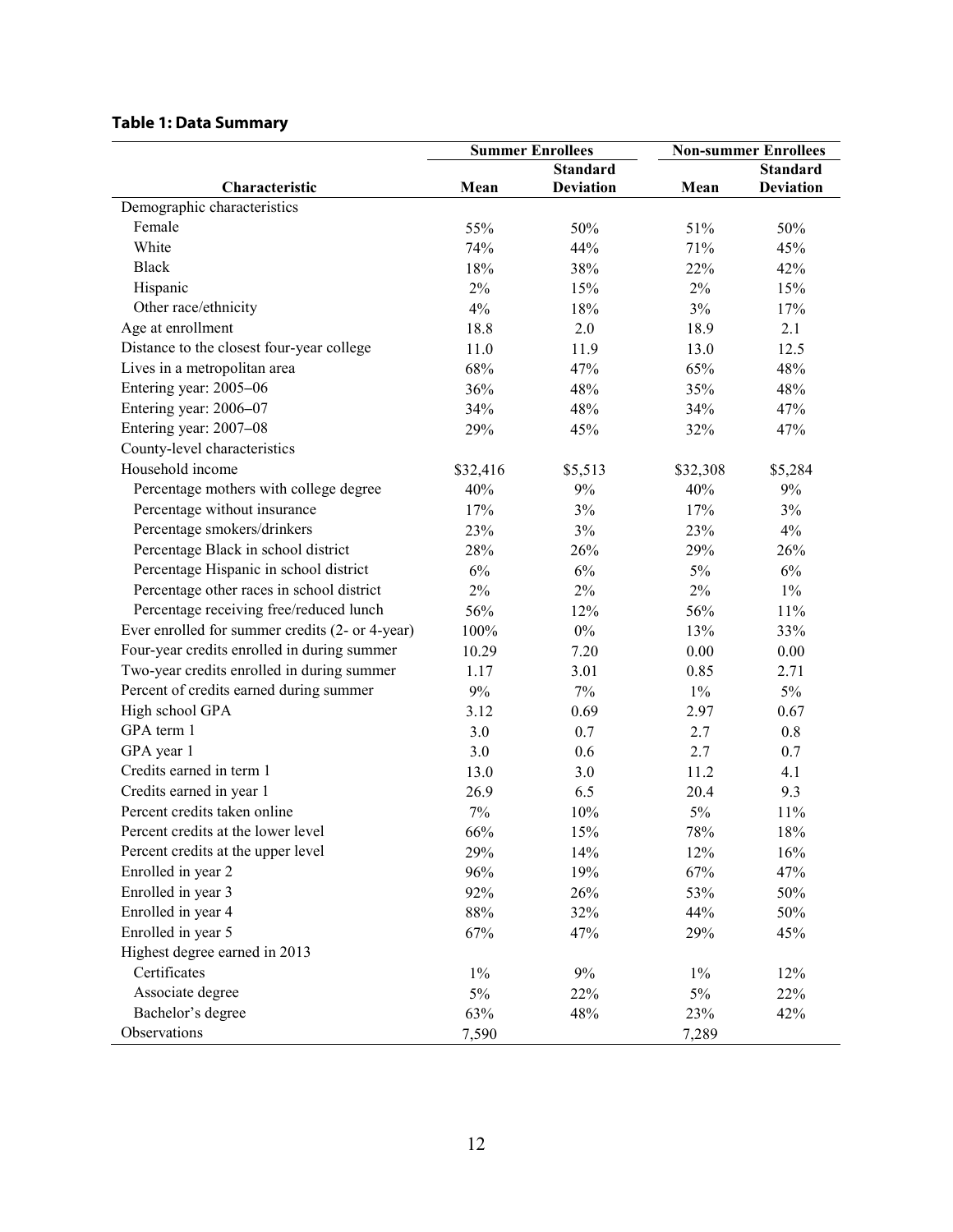### **5. Empirical Methods**

#### <span id="page-16-1"></span><span id="page-16-0"></span>**Ordinary Least Squares Model**

To examine the impact of summer enrollment empirically, I first employ a basic ordinary least squares (OLS) model to explore the relationship between summer credits enrolled in and subsequent academic outcomes:

$$
Y_i = \beta_1 Summer\,crelits_i + \beta_2 X_i + \beta_3 Ability_i + \epsilon_i \tag{1}
$$

At the student level,  $Y_{it}$  is the outcome for individual *i* post-treatment, such as enrollment, credits earned, grades, bachelor's degree attainment, employment rate, or log earnings.  $\beta_1$ , the variable of interest, is the difference in academic outcomes attributable per credit to summer enrollment. I chose credits enrolled instead of a dummy variable of ever enrolling in a summer course to take into account variation in the number of summer credits earned. The effect of ever enrolling in summer coursework would be higher for those enrolled in more summer credits than for those who took fewer summer courses. Using summer credits enrolled eliminates that problem.

 $X_i$  is a set of demographic variables measured before the first summer after initial college enrollment, including age, race/ethnicity, gender, high school graduation year, resident tuition status, a dummy variable for living in the metropolitan area, initial college fixed effects, cohort fixed effects, major fixed effects, congressional district fixed effects, and a vector of county-level SES indicators. The county-level SES variables include the percentage of mothers with college degrees, percentage of population uninsured, percentage of smokers or drinkers, percentage of minorities in the school district, and percentage of students with free or reduced price lunch status in the school district. When using employment outcomes, I also control for the number of years worked to control for differences in students' employment experiences.  $\Delta \text{bility}_i$  includes effects attributable to high school grades, admission test scores, first term grades, and credits earned.

### <span id="page-16-2"></span>**Eliminating Selection Bias With Instrumental Variable Strategy**

The OLS estimates from equation (1) may be biased if students with certain characteristics tend to enroll in the summer. If students with higher academic ability are more likely to take summer courses, they may have more successful outcomes regardless of whether or not they enroll in summer coursework. To eliminate the selection bias, the main analysis uses the instrumental variable (IV) approach. The most common instrument in studying the effect of enrollment in a certain type of institution or course is geographical variation (Card 1995; Carneiro & Heckman, 2002; Dee, 2004; Kane & Rouse, 1995; Long & Kurlaender, 2009; Xu & Jaggars, 2013).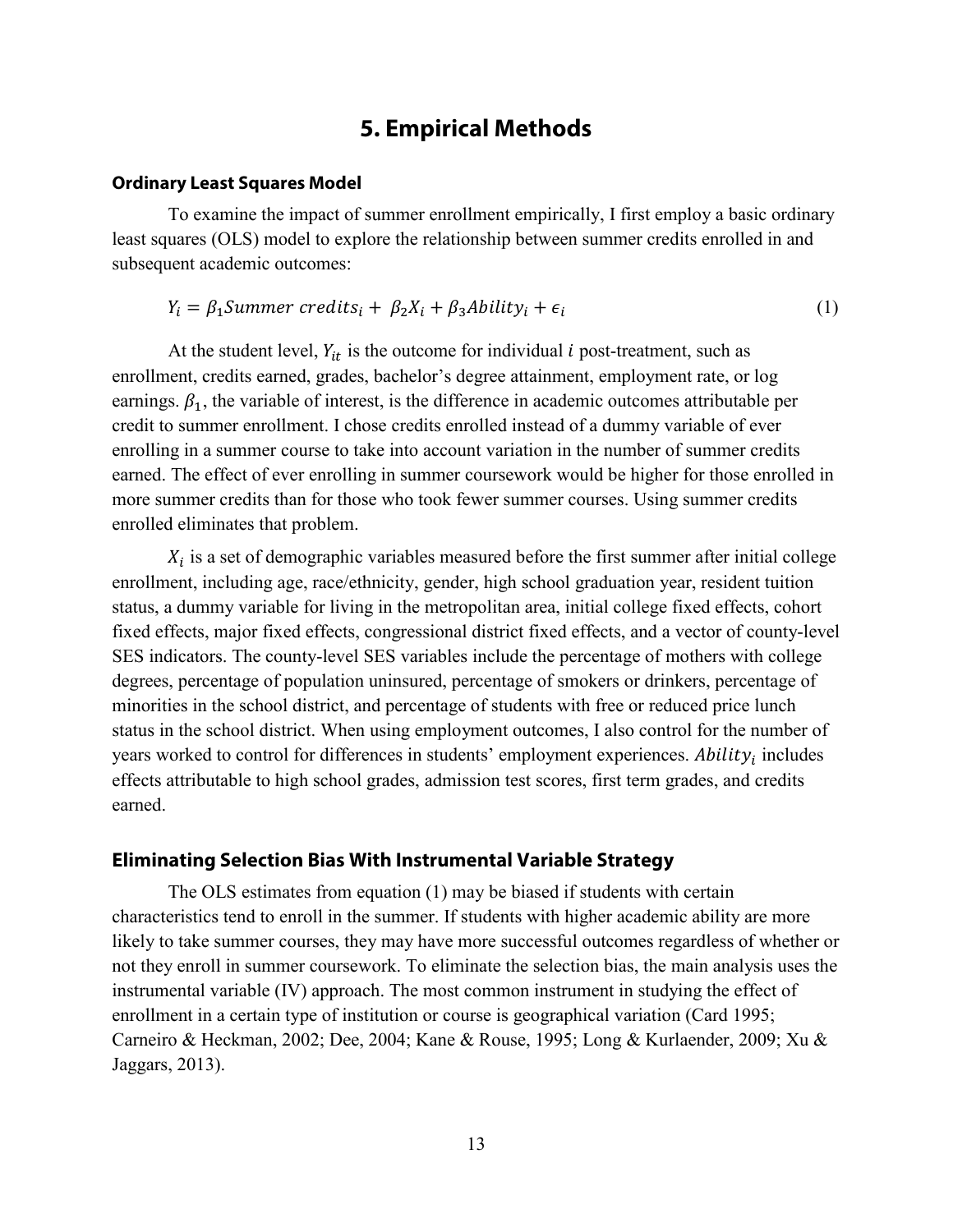Instead of using actual summer credits in equation (1), the IV approach will first predict the number of summer credits enrolled in based on the proximity to the closest four-year college and other confounders in the two-stage least square estimation:

$$
Summer\, and \quad s_i = \sigma Distance_i + \beta_4 X_i + \beta_5 Ability_i + \epsilon_i \tag{2}
$$

Distance, is the geodetic distance, the shortest curve along the surface of the earth, from high school location to the closest four-year college in miles. I choose the proximity to any fouryear institution instead of an individual's initial institution of college enrollment. Despite the fact that over 70 percent of students attend the college closest to home during the traditional academic year, many students do not and may choose to enroll in an institution closer to home during the summer. The distance to the closest four-year institution will be able to capture both groups of students.

High school location is a proxy for the home address. The rationale behind the IV is that students are more likely to take a summer course if they are close to a four-year institution assuming that proximity to four-year institution does not affect enrollment in non-summer terms.

In order for the IV estimation to be valid internally, the IV should (1) be related to the exogenous variable, (2) be as good as random, and (3) have no impact on any outcomes except through the exogenous variable. Section 5 will show the first stage results on testing the strength of the IV. The main concerns surround the last two assumptions since there is no foolproof way to properly test them. The endogeneity of the distance IV may be an issue if individuals who place a higher value on education choose to live closer to a postsecondary campus (Card, 1995; Long & Kurlaender, 2009; Rouse, 1995; Xu & Jaggars, 2014). Particular to this study, it is also important that the IV does not correlate with non-summer enrollment and grades. Otherwise, the IV would no longer be random and would instead be directly correlated with academic or labor market outcomes.

Another potential problem is that high-quality job opportunities may be more available in areas closer to four-year campuses (Miller, 2007). Universities with less desirable labor market conditions within their surrounding neighborhoods may encourage students who cannot otherwise secure a summer job to enroll in summer coursework non-randomly. On the other hand, if the job opportunities are better around the four-year institutions, students may be distracted from enrollment and have lower academic performance (Ehrenberg & Sherman, 1987; Scott-Clayton, 2011; Stinebrickner & Stinebrickner, 2003).

Miller (2007) found that the distance-based IV estimates become non-significant after including county-level median household earnings to absorb the variations in job opportunities geographically. Other than including county-level average household income and many pretreatment variables on ability and SES, I also conduct a series of falsification tests to examine the correlation between distance and SES, employment, and enrollment in and out of summer.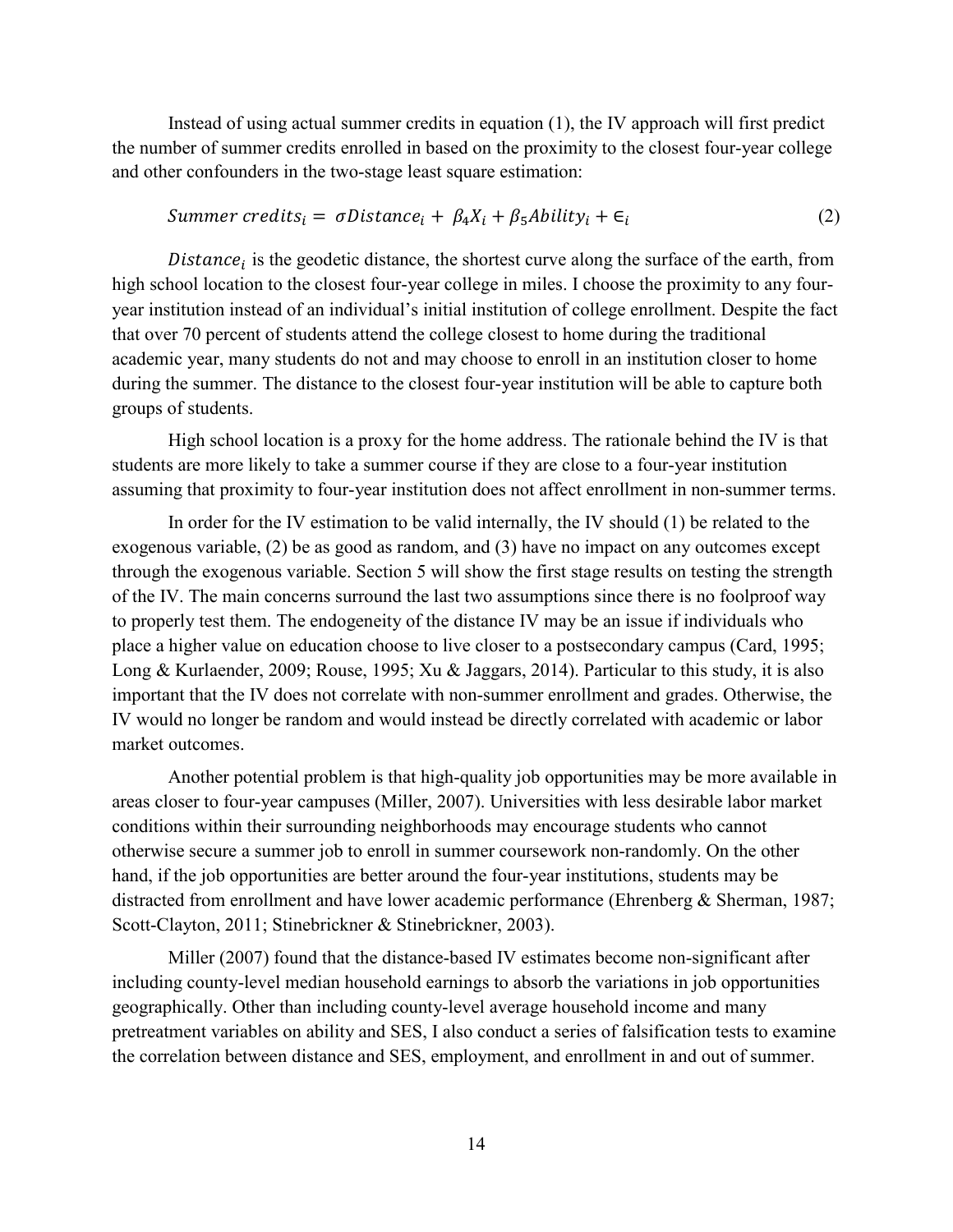The four studies mentioned above also examined the differences in perception of distance across the country. The same amount of travelling time, for example, may be interpreted differently in urban, rural, and suburban settings. Regardless, this concern is minimal in the context of this study, which focuses on students in one state. The average distance to the closest four-year institution in the state reviewed is 14.5 miles, and 90 percent of the students are within 37 miles of a college. The perception of distance as a concern is unlikely to arise within such small ranges of distance. Furthermore, I include rich geographical controls such as institutional fixed effects, congressional district fixed effects, metropolitan area fixed effects, and countylevel socioeconomic indicators throughout the analysis to avoid any urban/rural and countyspecific variations.

### **5. Results**

<span id="page-18-0"></span>This section presents the results of summer enrollment effects on various academic outcomes, describes the mechanisms of the effects, and provides proof of the validity of the IV. Both the OLS and IV estimations indicate that students were more likely to complete a bachelor's degree if they enrolled in courses over the summer. Further analysis suggests that summer enrollment increased bachelor's degree completion rates as a result of increasing course enrollment in the fall rather than through improving students' GPAs. These results lend support to the academic momentum theory. I find no evidence that summer enrollees completed a bachelor's degree earlier than non-summer enrollees. Finally, summer enrollees were more likely to be employed in the sixth and seventh year after initial college enrollment, yet those who were employed had similar earnings to non-summer enrollees who were employed.

### <span id="page-18-1"></span>**First Stage and Reduced Form Statistics**

I first present the first stage and reduced form statistics of the IV. The first stage results in Table 2 support the hypothesis in the Methods section that individuals living closer to a four-year institution are more likely to enroll in summer coursework. Column 2 shows that being one mile closer to a four-year institution increases the number of summer enrollment credits by 0.04 when controlling for all confounders available. The coefficient is statistically significant at the 99 percent confidence level. The *F*-statistics test also indicates distance is a strong IV for summer enrollment (Stevens, 2007).

Columns 3 and 4 present the reduced form results when using distance directly to predict academic outcomes. The IV has a small and negative relationship to both bachelor's degree attainment and time to degree for degree holders. Column 4 also shows that distance does not correlate with log earnings at the sixth year from college entry. Similar results are found using fifth and seventh year earnings.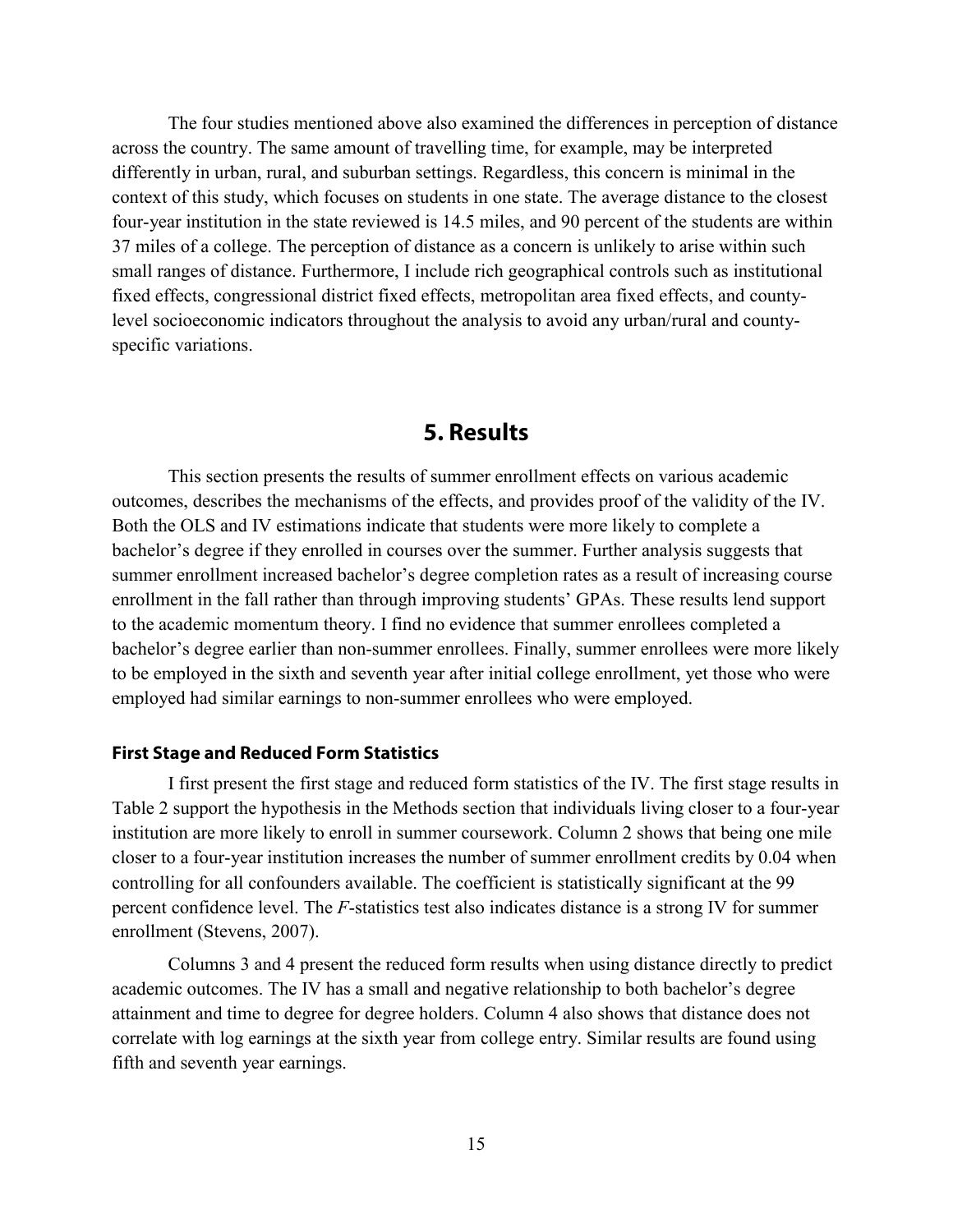|                                                     | $(1)^{a}$                                             | (2)                                                   | (3)                                | (4)                                                                   | (5)                                                                      |  |
|-----------------------------------------------------|-------------------------------------------------------|-------------------------------------------------------|------------------------------------|-----------------------------------------------------------------------|--------------------------------------------------------------------------|--|
|                                                     |                                                       | <b>First Stage</b>                                    |                                    | <b>Reduced Form</b>                                                   |                                                                          |  |
| Characteristic                                      | <b>Summer</b><br><b>Credits</b><br><b>Enrolled In</b> | <b>Summer</b><br><b>Credits</b><br><b>Enrolled In</b> | <b>Bachelor's</b><br><b>Degree</b> | <b>Time to</b><br><b>Degree</b><br>(Degree<br><b>Holders</b><br>Only) | Log<br><b>Earnings</b><br>of 6th Year<br>From<br>College<br><b>Entry</b> |  |
|                                                     |                                                       | F-Stat: 15.1                                          |                                    |                                                                       |                                                                          |  |
| Distance to closest 4-year<br>institution<br>Female | $-0.030***$<br>[0.009]                                | $-0.037***$<br>[0.009]<br>$0.352***$                  | $-0.001**$<br>[0.000]<br>$0.020**$ | $-0.002*$<br>[0.001]<br>$-0.139***$                                   | $-0.000$<br>[0.001]<br>$-0.094***$                                       |  |
|                                                     |                                                       | [0.133]                                               | [0.008]                            | [0.018]                                                               | [0.029]                                                                  |  |
| 2006-2007 cohort                                    |                                                       | 0.292<br>[0.609]                                      | $0.202***$<br>[0.029]              | 0.150<br>[0.103]                                                      | $0.235**$<br>[0.105]                                                     |  |
| 2007-2008 cohort                                    |                                                       | 0.172<br>[0.505]                                      | $0.120***$<br>[0.027]              |                                                                       |                                                                          |  |
| <b>Black</b>                                        |                                                       | $1.522***$<br>[0.273]                                 | 0.009<br>[0.012]                   | $0.076**$<br>[0.033]                                                  | $-0.137***$<br>[0.044]                                                   |  |
| Hispanic                                            |                                                       | 0.478<br>[0.451]                                      | 0.006<br>[0.024]                   | $0.119*$<br>[0.069]                                                   | $-0.010$<br>[0.077]                                                      |  |
| Other race/ethnicity                                |                                                       | 0.454<br>[0.322]                                      | $-0.003$<br>[0.025]                | 0.030<br>[0.054]                                                      | $-0.089$<br>[0.087]                                                      |  |
| Age at enrollment                                   |                                                       | 0.035<br>[0.080]                                      | $-0.004$<br>[0.004]                | $-0.025*$<br>[0.014]                                                  | 0.016<br>[0.016]                                                         |  |
| High school GPA                                     |                                                       | $0.316***$<br>[0.092]                                 | $0.028***$<br>[0.006]              | $-0.035***$<br>[0.010]                                                | 0.021<br>[0.023]                                                         |  |
| Admission test scores                               |                                                       | $-0.390***$<br>[0.095]                                | $0.055***$<br>[0.004]              | $-0.133***$<br>[0.012]                                                | $-0.029$<br>[0.020]                                                      |  |
| First-term GPA                                      |                                                       | $0.443***$<br>[0.086]                                 | $0.172***$<br>[0.006]              | $-0.252***$<br>[0.018]                                                | $0.176***$<br>[0.023]                                                    |  |
| First-term credits earned                           |                                                       | $0.296***$<br>[0.020]                                 | $0.032***$<br>[0.001]              | $-0.059***$<br>[0.004]                                                | $0.027***$<br>[0.005]                                                    |  |
| Observations<br>$R^2$                               | 14,267<br>0.002                                       | 14,267<br>0.061                                       | 14,267<br>0.315                    | 6,374<br>0.256                                                        | 7,200<br>0.065                                                           |  |

#### **Table 2: First Stage and Reduced Form Results**

*Note.* Robust standard errors are shown in brackets; sample includes all beginning four-year students from fall 2005 to fall 2008 who intend to earn a bachelor's degree, are residents of the state, and are enrolled full-time; covariates in all regressions include the above variables, geographic controls (congressional district fixed effects), county fixed effects, major fixed effects, and initial four-year college fixed effects.

<sup>a</sup> Column 1 shows the baseline results without any covariates.

\*\*\*  $p < 0.01$ . \*\*  $p < 0.05$ . \* p < .1.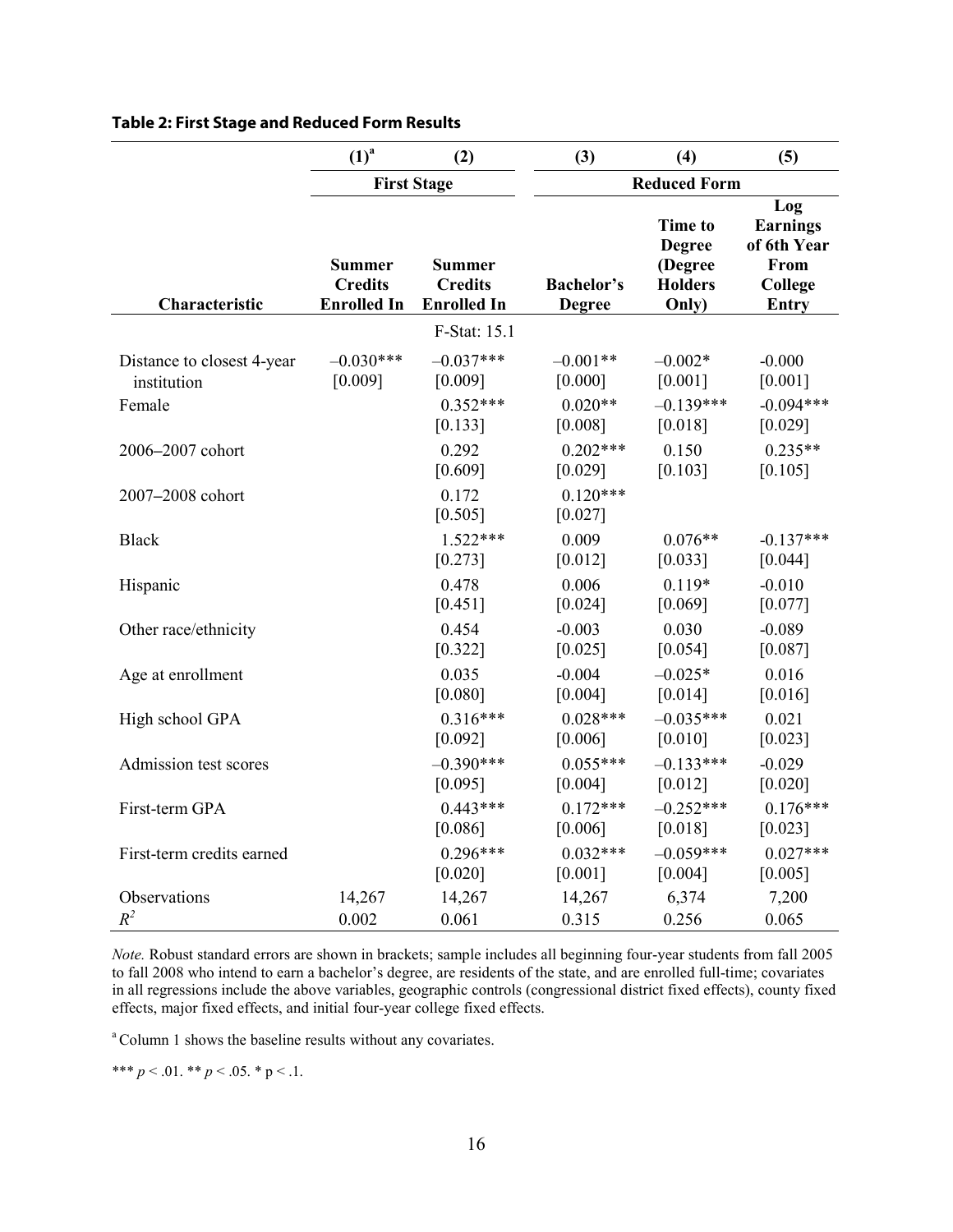#### <span id="page-20-0"></span>**The Effect on Degree Attainment and Time to Degree**

The OLS and IV estimates are shown in Table 3. Panel A uses bachelor's degree attainment as the outcome. The OLS estimate for each summer credit enrolled in during the first five years of college is on average 1.6 percent. If the marginal benefit of each summer credit remains constant, a summer course load of 3 to 4 credits will increase the completion rate by 4.8 to 6.4 percent. Table 1 shows that summer enrollees on average accumulated 10 summer credits at the four-year level over their first five years of college, which thus yields a 16 percent higher bachelor's completion rate.

The IV estimate in Table 3, row 1 is 2.6 percent. It may be surprising that the IV results are higher than the OLS results given that the summary statistics show that summer enrollees tend to have stronger academic backgrounds. One would expect the selection bias of OLS estimation to be positive. However, because the IV estimates measure the local average treatment effect, the estimates are only valid for students that are affected by distance. While both OLS and IV methods measure students that are sensitive to distance, the OLS estimates also calculate the average treatment effect based on the always-takers and never-takers who choose whether or not to enroll in summer coursework regardless of proximity to college. The positive estimates reflect the fact that the effects of the compliers are much more positive than the sum of the selection bias and effects of the non-compliers (Card, 1995).

Since labor economists have traditionally found very different academic results between men and women, rows 3 to 6 display the heterogeneous effects by gender. While the coefficients are generally similar to those in the pooled gender regression, the standard error of the IV regression for men is so large that the coefficient is no longer statistically significant. There are three explanations for the lack of a significant effect. First, summer courses may only improve bachelor's degree attainment among women. Second, the sample size of men alone may be too small for the IV to be strong enough to generate a statistically significant result. Finally, the earnings data may just be too noisy or too early to give precise estimates of the effect of summer enrollment.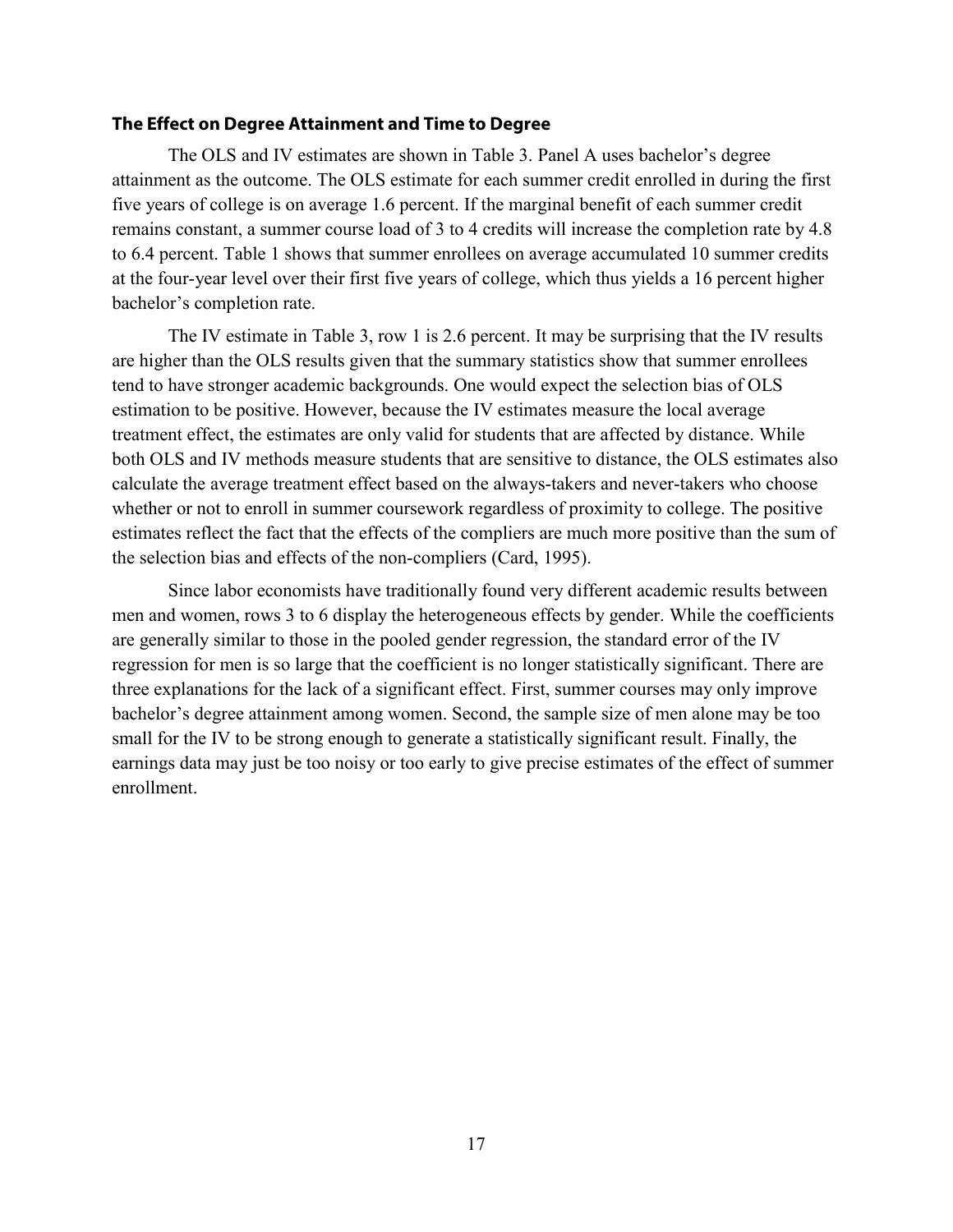|                |                                                     |               | <b>Summer</b>      |                 |                     |       |
|----------------|-----------------------------------------------------|---------------|--------------------|-----------------|---------------------|-------|
|                |                                                     |               | <b>Credits</b>     | <b>Standard</b> |                     |       |
|                | <b>Sample</b>                                       | <b>Method</b> | <b>Enrolled In</b> | <b>Error</b>    | <b>Observations</b> | $R^2$ |
|                | Panel A: Bachelor's degree attainment               |               |                    |                 |                     |       |
| 1              | All                                                 | IV            | $0.026**$          | [0.010]         | 14,267              | 0.352 |
| $\overline{2}$ | All                                                 | <b>OLS</b>    | $0.016***$         | [0.001]         | 14,267              | 0.370 |
| $\overline{3}$ | Women                                               | IV            | $0.025**$          | [0.010]         | 7,601               | 0.361 |
| $\overline{4}$ | Women                                               | <b>OLS</b>    | $0.017***$         | [0.001]         | 7,601               | 0.375 |
| 5              | Men                                                 | IV            | 0.023              | [0.019]         | 6,666               | 0.359 |
| 6              | Men                                                 | <b>OLS</b>    | $0.016***$         | [0.001]         | 6,666               | 0.370 |
|                | Panel C: Bachelor's degree attainment after 4 years |               |                    |                 |                     |       |
| 7              | All                                                 | IV            | $0.025***$         | [0.009]         | 14,267              | 0.094 |
| 8              | All                                                 | <b>OLS</b>    | $0.014***$         | [0.001]         | 14,267              | 0.126 |
|                | Panel C: Bachelor's degree attainment after 5 years |               |                    |                 |                     |       |
| 9              | All                                                 | IV            | $0.012*$           | [0.006]         | 14,267              | 0.046 |
| 10             | All                                                 | <b>OLS</b>    | $0.006***$         | [0.000]         | 14,267              | 0.074 |
|                | Panel D: Bachelor's degree attainment after 6 years |               |                    |                 |                     |       |
| 11             | All                                                 | IV            | $-0.002$           | [0.002]         | 14,267              | 0.017 |
| 12             | All                                                 | <b>OLS</b>    | $0.001***$         | [0.000]         | 14,267              | 0.042 |

#### **Table 3: The Effect of Summer Credit Enrollment on Degree Attainment**

*Note*. Robust standard errors are shown in brackets; sample includes all beginning four-year students from fall 2005 to fall 2008 who intend to earn a bachelor's degree in the public sector, are residents of the state, and are enrolled full-time; covariates in all regressions include demographic characteristics (gender, race, and age at enrollment), geographic controls (congressional district fixed effects, a dummy for being in a metropolitan area), initial four-year controls (first term GPA, first-term credit earned, initial four-year schools fixed effects), and county-level SES indicators (percentage of drinkers/smokers, percentage without health insurance, household income, mothers with college degrees, percent of White/Asian/Black/Hispanic students in the school district, free or reduced price lunch status).

\*\*\*  $p < 0.01$ . \*\*  $p < 0.05$ . \*  $p < 0.1$ 

### <span id="page-21-0"></span>**The Per-Credit-Enrolled-In Effect of Summer Enrollment on Time to Degree, Subsequent Fall Enrollment, Credits Earned, and GPA**

This section aims to explain the mechanisms by which summer enrollment improves bachelor's degree completion. First, practitioners have long promoted summer enrollment as a way for students to speed up time to graduation, yet no rigorous evidence exists to support to this claim. Second, according to the academic momentum theory, summer enrollment may encourage students to return in the fall, as attending classes would have become the norm. Additionally, the literature on summer learning loss predicts that summer enrollment has a positive effect on learning outcomes. To test these theories, I explore students' subsequent enrollment, credits earned, and GPA outcomes after having enrolled in summer coursework.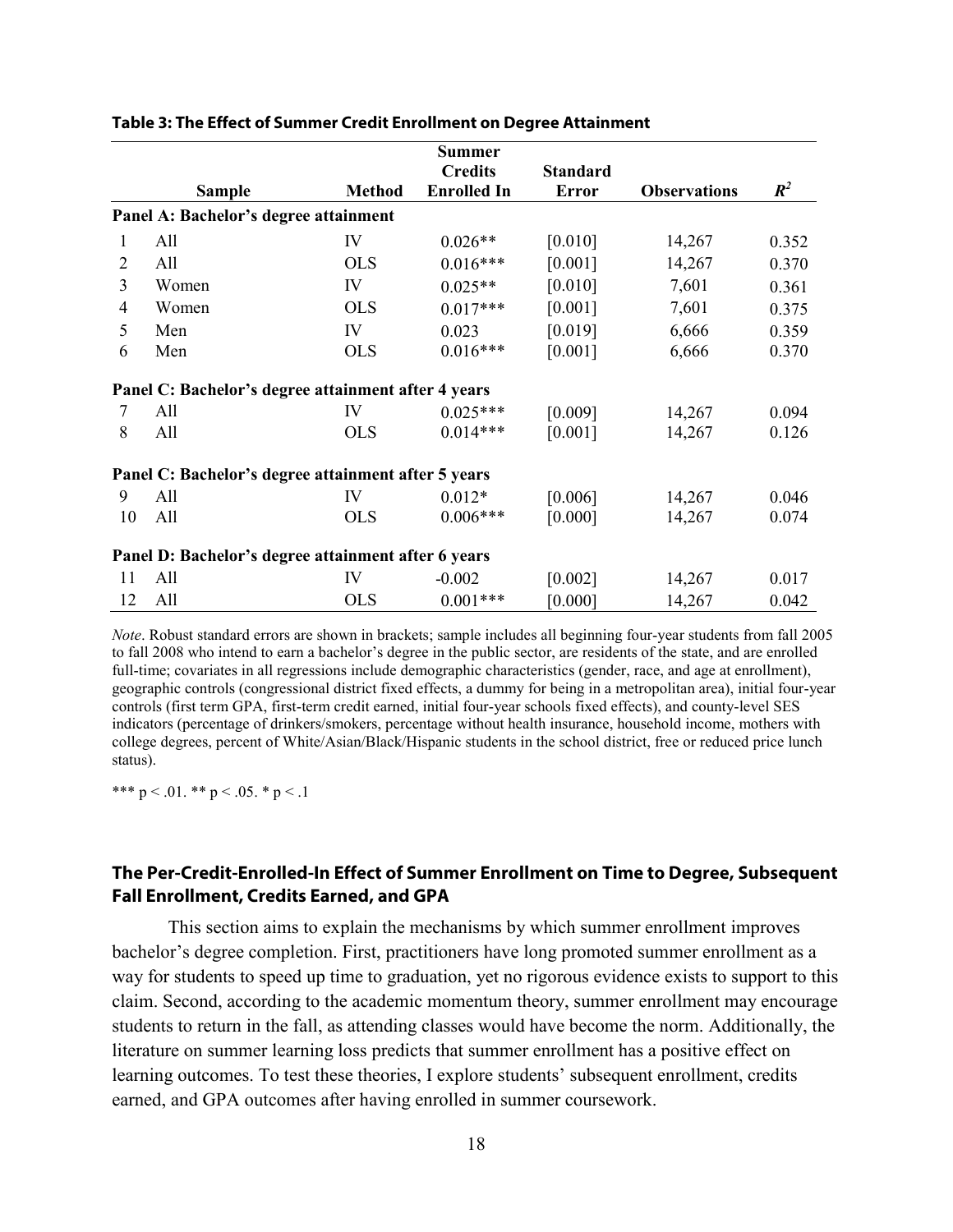**Time to bachelor's degree completion.** Some students may be encouraged to enroll in summer courses to complete a bachelor's degree more quickly. Table 3 Panels B, C, and D look at the effect of summer credits on bachelor's degree completion after four, five, and six years respectively. Since the completion effect is much stronger in earlier years, these panels indicate that summer credits may help students to graduate early.

**Enrollment.** To examine the application of the academic momentum theory, Table 4 presents the IV results on the impact of summer enrollment credits on student retention rate in the following fall. Instead of examining cumulative summer credits as in Table 3, the endogenous variable here is the number of summer credits earned in the summer term indicated. The coefficients show the gain in the enrollment rate in the following fall term in relation to each credit earned in the summer indicated. Panel A shows that enrolling in summer credits has a positive and statistically significant effect on enrollment in the following fall. The enrollment gain is between 17 percent and 24 percent for the pooled sample and is the strongest for the second summer after initial enrollment. The gender subgroup analysis is consistent as well, yet the effect seems to be stronger for men.

**Course load and college-level credits earned.** Other than its effect on subsequent fall enrollment, taking summer courses can also impact academic momentum as a result of taking heavier course loads. Table 5 shows strong support for this hypothesis. Each summer credit enrolled in correlates to an increase of 1.8 to 3.1 credits earned in the fall, with the largest effect seen in the second summer after initial enrollment.

Panel B presents similar results among women. As the sample size of men is 13 percent smaller than that of women, Panel C shows more insignificant results among men than women. Yet men seem to benefit more from summer credits than women

One of the indicators of college success is the number of college-level credits earned. Table 6 estimates the impact of enrolling in summer credits on the number of college-level credits earned in the next fall term. We see that most of the credit gains in Table 5 are from taking college-level credits as opposed to taking remedial credits. Panels B and C of Table 6 show the results of the sub-group analysis for students with different prior achievement levels. The estimates show that while students with various levels of first-term GPAs experienced gains in college-level credits by virtue of earning summer credits, higher gains occurred among individuals with low first-term performance.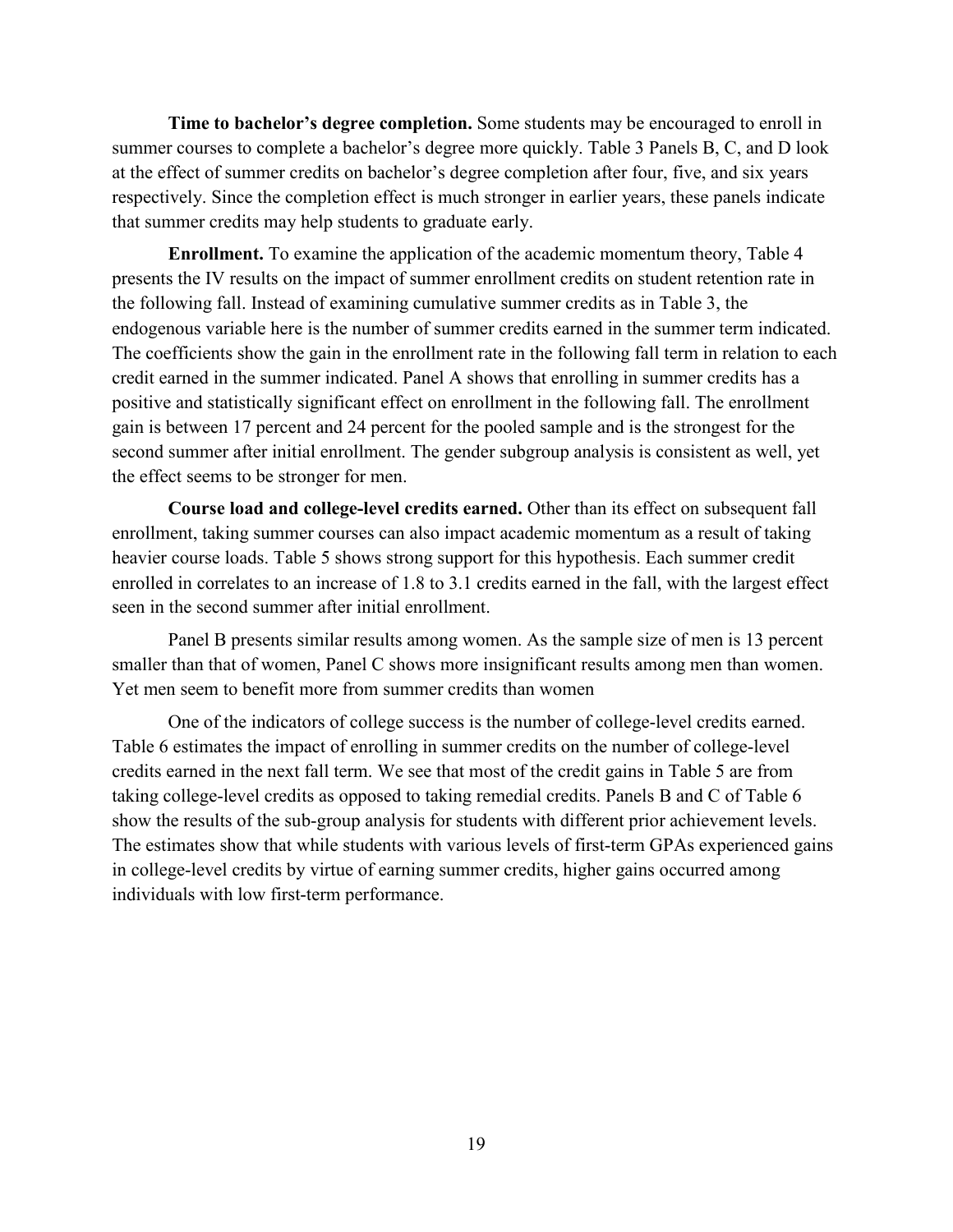| <b>Summer Year</b>     | <b>Coefficients</b> | <b>Standard Error</b> | <b>Observations</b> | $R^2$ |
|------------------------|---------------------|-----------------------|---------------------|-------|
| Panel A: Entire sample |                     |                       |                     |       |
| Summer 1               | $0.165**$           | [0.082]               | 14,267              |       |
| Summer 2               | $0.239**$           | [0.118]               | 14,267              |       |
| Summer 3               | $0.141**$           | [0.069]               | 14,245              |       |
| Summer 4               | $0.172***$          | [0.055]               | 11,352              |       |
| Panel B: Women         |                     |                       |                     |       |
| Summer 1               | $0.172**$           | [0.082]               | 7,601               |       |
| Summer 2               | $0.181*$            | [0.096]               | 7,601               |       |
| Summer 3               | 0.084               | [0.077]               | 7,587               | 0.197 |
| Summer 4               | $0.119**$           | [0.055]               | 5,828               | 0.124 |
| Panel C: Men           |                     |                       |                     |       |
| Summer 1               | 0.130               | [0.137]               | 6,666               | 0.121 |
| Summer 2               | 0.371               | [0.281]               | 6,666               |       |
| Summer 3               | $0.216**$           | [0.109]               | 6,658               |       |
| Summer 4               | $0.280*$            | [0.157]               | 5,524               |       |

**Table 4: IV Results on the Effect of Enrolling in One Summer Credit on Enrollment in the Following Fall**

\*\*\*  $p < 0.01$ . \*\*  $p < 0.05$ . \*  $p < 0.1$ .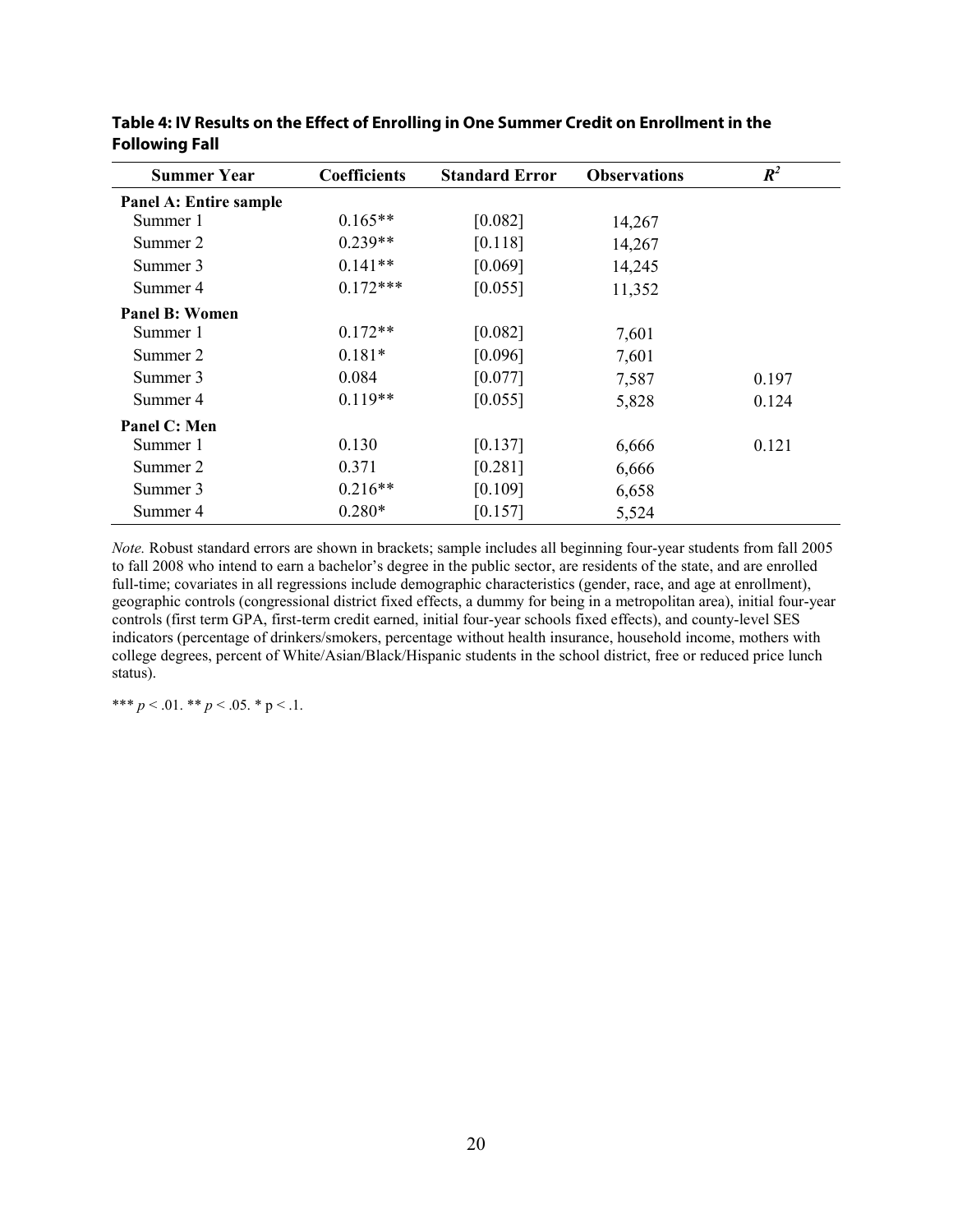|                        | <b>Additional</b>             |                                 |                     |       |
|------------------------|-------------------------------|---------------------------------|---------------------|-------|
| <b>Summer Year</b>     | <b>Credits Enrolled</b><br>In | <b>Standard</b><br><b>Error</b> | <b>Observations</b> | $R^2$ |
| Panel A: Entire sample |                               |                                 |                     |       |
| Summer 1               | $2.071**$                     | [1.028]                         | 14,267              | 0.209 |
|                        |                               |                                 |                     |       |
| Summer 2               | $3.129*$                      | [1.615]                         | 14,267              |       |
| Summer 3               | 1.789*                        | [0.947]                         | 14,245              | 0.123 |
| Summer 4               | $2.213***$                    | [0.581]                         | 11,352              |       |
| <b>Panel B: Women</b>  |                               |                                 |                     |       |
| Summer 1               | $2.006**$                     | [1.006]                         | 7,601               | 0.197 |
| Summer 2               | 1.761                         | [1.112]                         | 7,601               | 0.093 |
| Summer 3               | 1.421                         | [1.084]                         | 7,587               | 0.213 |
| Summer 4               | $1.635**$                     | [0.655]                         | 5,828               | 0.081 |
| Panel C: Men           |                               |                                 |                     |       |
| Summer 1               | 1.913                         | [1.828]                         | 6,666               | 0.270 |
| Summer 2               | 6.603                         | [4.911]                         | 6,666               |       |
| Summer 3               | $2.181*$                      | [1.313]                         | 6,658               | 0.016 |
| Summer 4               | 3.317                         | [2.150]                         | 5,524               |       |

**Table 5: IV Results on the Effect of Enrolling in Summer Credits on Credits Earned in the Following Fall**

\*\*\*  $p < 0.01$ . \*\*  $p < 0.05$ . \*  $p < 0.1$ .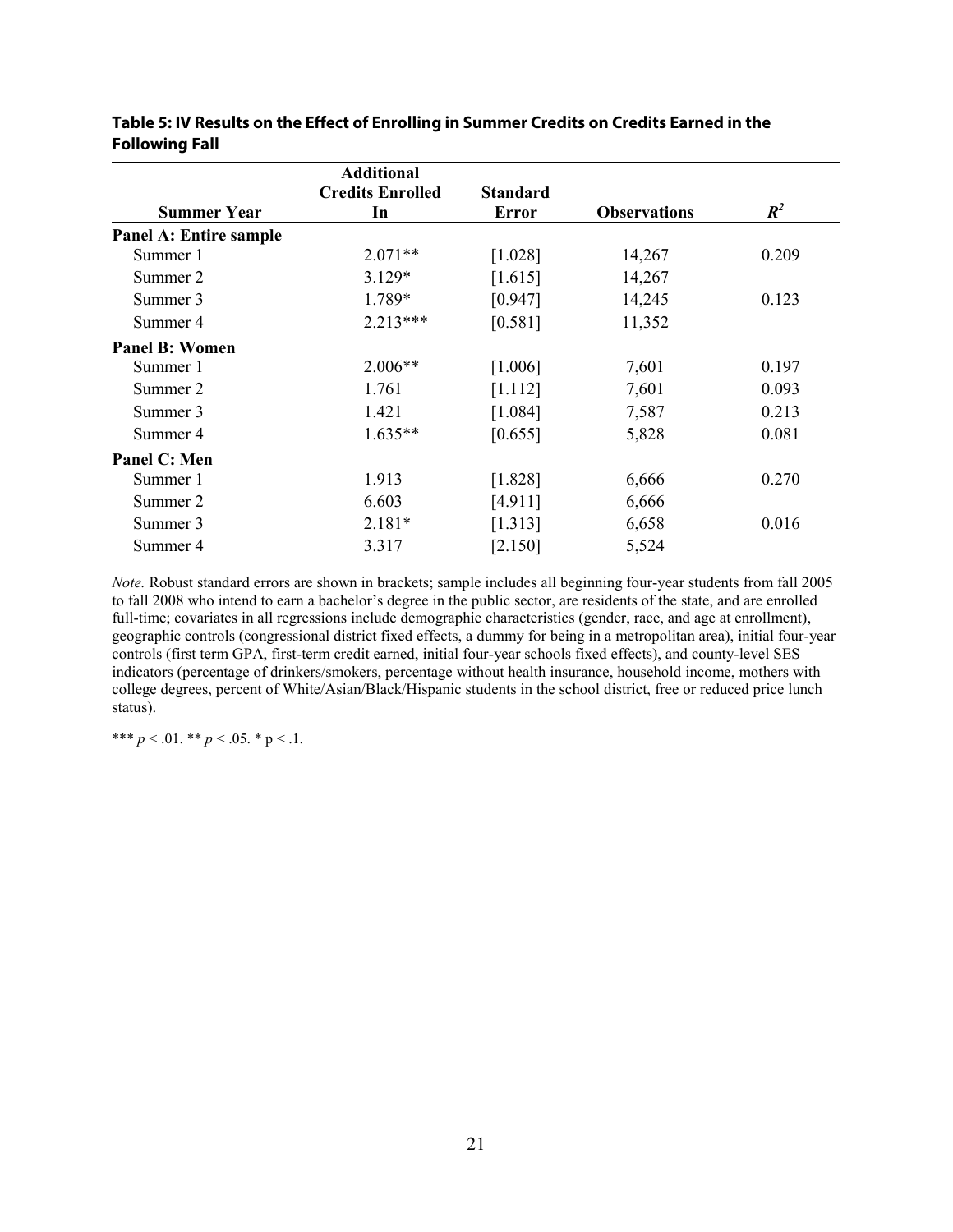|                                | <b>Additional</b>     | <b>Standard</b> |                     |       |
|--------------------------------|-----------------------|-----------------|---------------------|-------|
| <b>Summer Year</b>             | <b>Credits Earned</b> | <b>Error</b>    | <b>Observations</b> | $R^2$ |
| Panel A: All sample            |                       |                 |                     |       |
| Summer 1                       | $2.071**$             | [1.028]         | 14,267              | 0.209 |
| Summer 2                       | $3.135*$              | [1.617]         | 14,267              |       |
| Summer 3                       | $1.777*$              | [0.942]         | 14,245              | 0.128 |
| Summer 4                       | $2.203***$            | [0.581]         | 11,352              |       |
| <b>Panel B: First-term GPA</b> |                       |                 |                     |       |
| below median                   |                       |                 |                     |       |
| Summer 1                       | 5.141                 | [4.775]         | 7,113               |       |
| Summer 2                       | 4.067                 | [2.815]         | 7,113               |       |
| Summer 3                       | $3.021*$              | [1.572]         | 7,111               |       |
| Summer 4                       | $2.920***$            | [0.994]         | 6,576               |       |
| <b>Panel C: First-term GPA</b> |                       |                 |                     |       |
| at or above median             |                       |                 |                     |       |
| Summer 1                       | $1.076*$              | [0.626]         | 7,154               | 0.292 |
| Summer 2                       | $2.363*$              | [1.321]         | 7,154               |       |
| Summer 3                       | 1.124                 | [0.912]         | 7,134               | 0.195 |
| Summer 4                       | 1.498*                | [0.858]         | 4,776               | 0.037 |

| Table 6: IV Results on the Effect of Enrolling in Summer Credits on College-Level Credits Earned |  |
|--------------------------------------------------------------------------------------------------|--|
| in the Following Fall                                                                            |  |

\*\*\*  $p < 0.01$ . \*\*  $p < 0.05$ . \*  $p < 0.1$ 

**Grade point averages.** To evaluate the summer learning gain of enrolling summer credits, Table 7 shows the effect of enrolling in one summer credit on GPA in the following fall term. None of the estimates in Panels A through C are statistically different from zero. The K-12 literature found a positive effect on achievement scores among summer school enrollees; however, results for postsecondary education may be different because all K-12 students must take a similar number of courses each term while postsecondary students are able to choose how many credits to take each term.

Regardless, the results are encouraging. Even though Tables 4 and 5 found that earning summer credit increased course load and retention for students who might otherwise have dropped out, Table 7 suggests that summer enrollees performed just as well under these circumstances.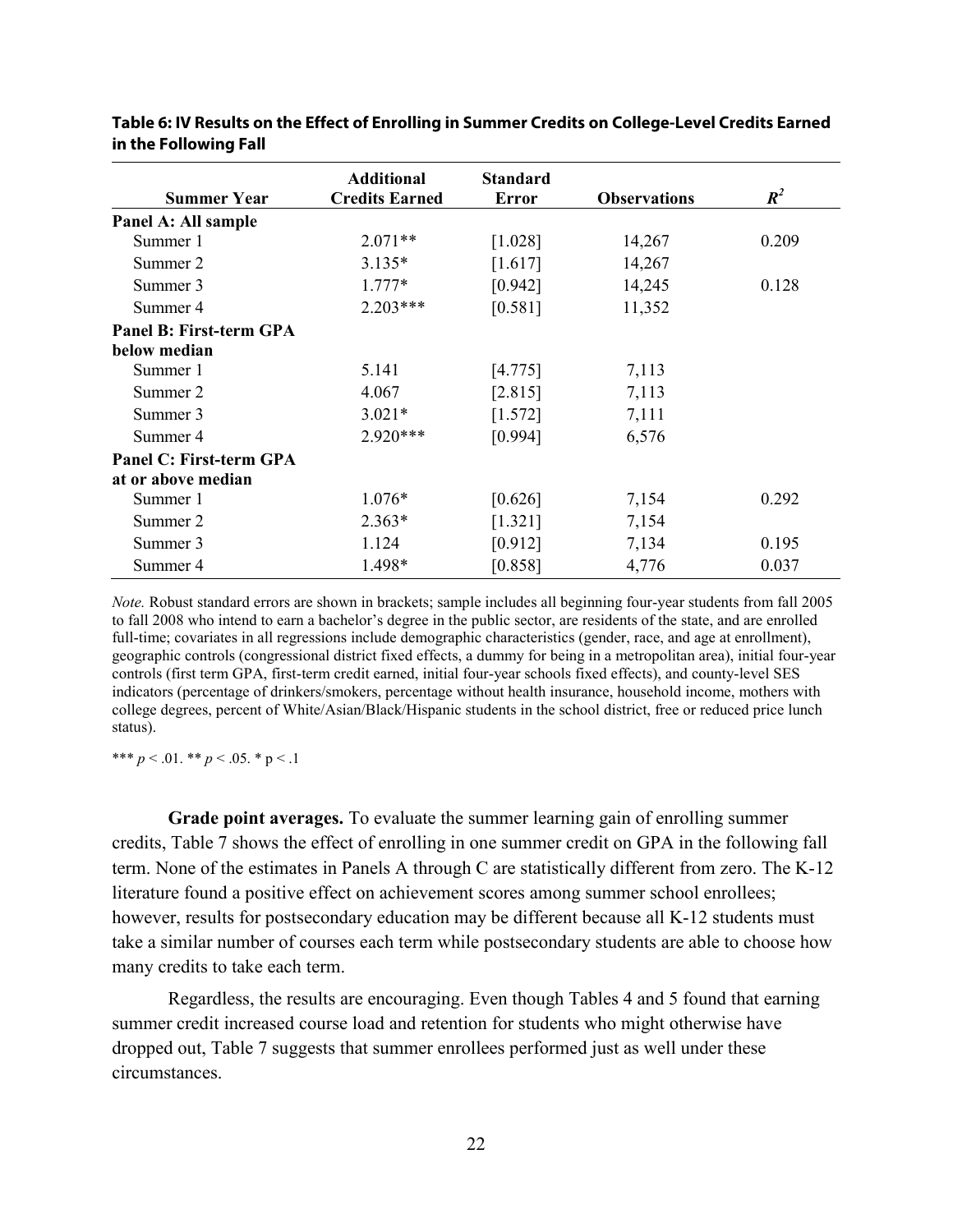| <b>Summer Year</b>    | <b>Change in GPA</b> | <b>Standard Error</b> | <b>Observations</b> | $R^2$ |
|-----------------------|----------------------|-----------------------|---------------------|-------|
| Panel A: All sample   |                      |                       |                     |       |
| Summer 1              | 0.022                | [0.084]               | 11,130              | 0.392 |
| Summer 2              | 0.026                | [0.093]               | 10,000              | 0.294 |
| Summer 3              | 0.04                 | [0.111]               | 9,165               | 0.241 |
| Summer 4              | $-0.07$              | [0.175]               | 5,959               | 0.088 |
| <b>Panel B: Women</b> |                      |                       |                     |       |
| Summer 1              | $-0.022$             | [0.097]               | 6,026               | 0.406 |
| Summer 2              | $-0.049$             | [0.095]               | 5,445               | 0.288 |
| Summer 3              | 0.028                | [0.127]               | 4,965               | 0.26  |
| Summer 4              | $-0.083$             | [0.158]               | 3,204               | 0.056 |
| Panel C: Men          |                      |                       |                     |       |
| Summer 1              | 0.09                 | [0.133]               | 5,104               | 0.331 |
| Summer 2              | 0.17                 | [0.271]               | 4,555               |       |
| Summer 3              | 0.007                | [0.204]               | 4,200               | 0.249 |
| Summer 4              | $-0.141$             | [0.488]               | 2,755               |       |

**Table 7: IV Results of Enrolling in One Summer Credit on GPA in the Following Fall**

<span id="page-26-0"></span>\*\*\*  $p < .01$ . \*\*  $p < .05$ . \*  $p < .1$ .

#### **From Summer Enrollment to Employment**

While the previous section shows that summer enrollment can lead to better college outcomes, this section examines whether the gains from summer enrollment carry over to the labor market. On the one hand, summer enrollees may have less work experience due to having less time available to work; on the other hand, summer enrollees may need to work more hours to pay for the summer tuition. Furthermore, summer enrollees graduate and start accumulating post-graduation work experience earlier than those who graduate later, and post-graduation work experience is valued more in the labor market than job experience in college. Without knowing the reason behind a student's decision to work, it is hard to fathom which mechanism is stronger, on average.

Table 8 presents the IV per-credit-enrolled-in effect of summer enrollment on an individual's future employment and earnings. Panel A shows that each summer credit enrolled in corresponds to a 1.3 and a 1.9 percent higher chance of employment in the sixth and seventh year after initial college enrollment, respectively. The magnitude of gain in employment is similar to that for bachelor's degree completion (0.026, see Table 3). These results are consistent with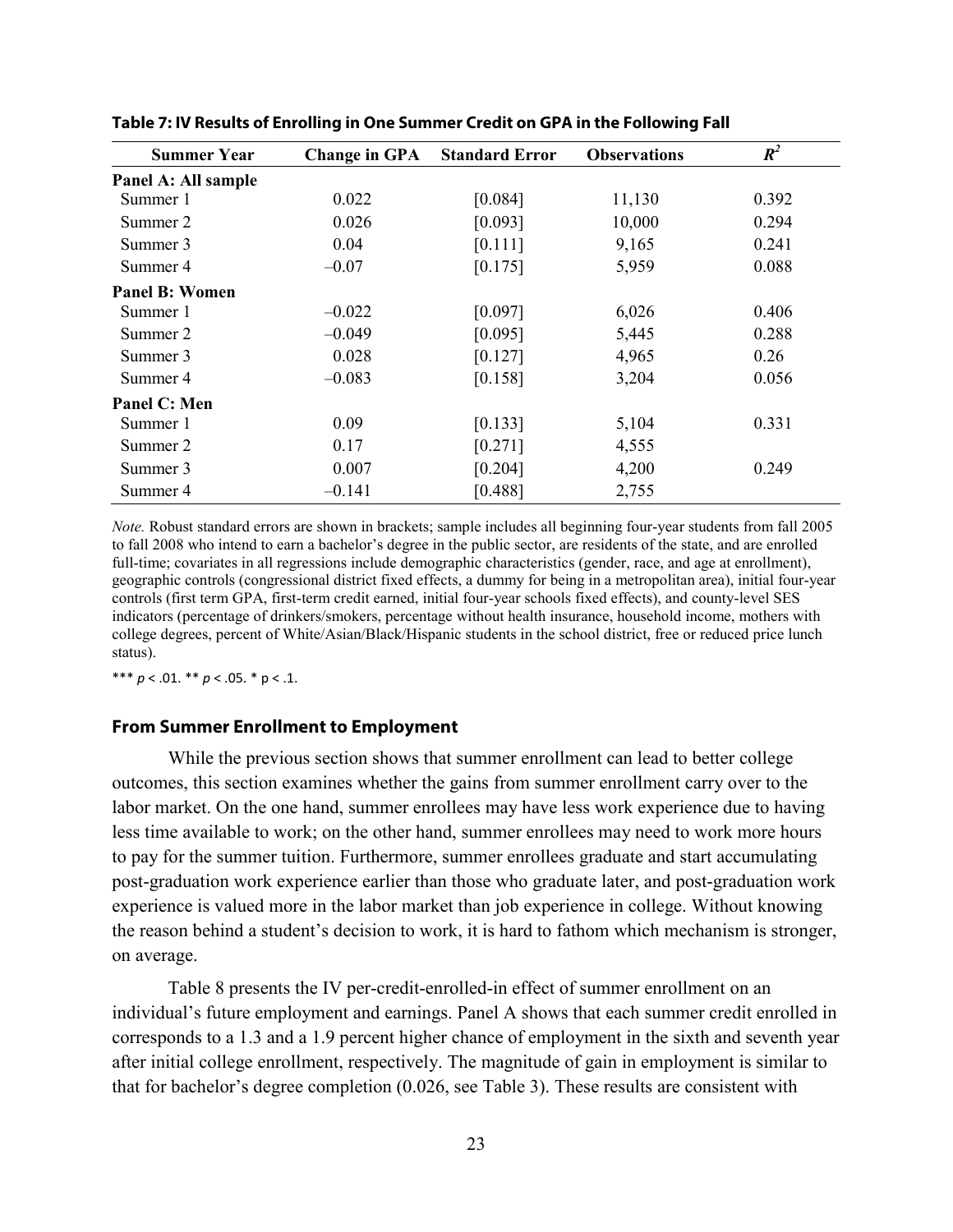previous findings of higher retention and bachelor's degree completion rates among students who take summer courses. The estimate for the fifth year is not statistically significant. It is possible that students may still be completing their studies in that year.

Panel B displays the results when using log earnings of the fifth, sixth, and seventh year after initial enrollment conditional on employment. None of these results are statistically significant or significantly different from zero. Given the higher standard error, it is possible that the sample size is too small to produce precise IV estimates. I therefore pool the earnings data from the fifth, sixth, and seventh year in Panel C, clustering the standard errors at the student level. The pooled results do not indicate any earning effect of summer credits conditional on employment.

|                                             | Change in         | <b>Standard</b> |                     |                |
|---------------------------------------------|-------------------|-----------------|---------------------|----------------|
|                                             | <b>Employment</b> | <b>Error</b>    | <b>Observations</b> | $\mathbb{R}^2$ |
| <b>Panel A: Employment</b>                  |                   |                 |                     |                |
| Year 5                                      | $-0.014$          | [0.009]         | 13,983              | 0.236          |
| Year 6                                      | $0.019**$         | [0.009]         | 14,267              | 0.401          |
| Year 7                                      | $0.013*$          | [0.008]         | 14,267              | 0.578          |
| Panel B: Log earnings of individual years   |                   |                 |                     |                |
| Year 5                                      | $-0.017$          | [0.031]         | 10,510              | 0.064          |
| Year 6                                      | 0.005             | [0.035]         | 7,200               | 0.065          |
| Year 7                                      | $-0.025$          | [0.057]         | 3,613               | 0.047          |
| Panel C: Log total earnings of year 5 to 7  |                   |                 |                     |                |
| All                                         | $-0.035$          | [0.030]         | 11,198              | 0.192          |
| Women                                       | $-0.030$          | [0.026]         | 6,063               | 0.225          |
| Men                                         | $-0.035$          | [0.072]         | 5,135               | 0.188          |
| Panel D: Pooled log earnings of year 5 to 7 |                   |                 |                     |                |
| All                                         | $-0.015$          | [0.026]         | 21,323              | 0.071          |
| Women                                       | $-0.001$          | [0.023]         | 11,562              | 0.091          |
| Men                                         | $-0.055$          | [0.090]         | 9,761               |                |

#### **Table 8: IV Results of Enrolling in One Summer Credit on Employment Outcomes**

*Note.* Robust standard errors are shown in brackets; sample includes all beginning four-year students from fall 2005 to fall 2008 who intend to earn a bachelor's degree in the public sector, are residents of the state, and are enrolled full-time; covariates in all regressions include year of work experience, demographic characteristics (gender, race, and age at enrollment), geographic controls (congressional district fixed effects, a dummy for being in a metropolitan area), initial four-year controls (first term GPA, first-term credit earned, initial four-year schools fixed effects), and county-level SES indicators (percentage of drinkers/smokers, percentage without health insurance, household income, mothers with college degrees, percent of White/Asian/Black/Hispanic students in the school district, free or reduced price lunch status); regressions in panel D pool earnings from the fifth, sixth, and seventh year from all individuals with, robust standard errors are clustered at the student level, work experience is controlled and equals to the year worked up till the year of the outcome measured.

\*\*\*  $p < .01$ . \*\*  $p < .05$ . \*  $p < .1$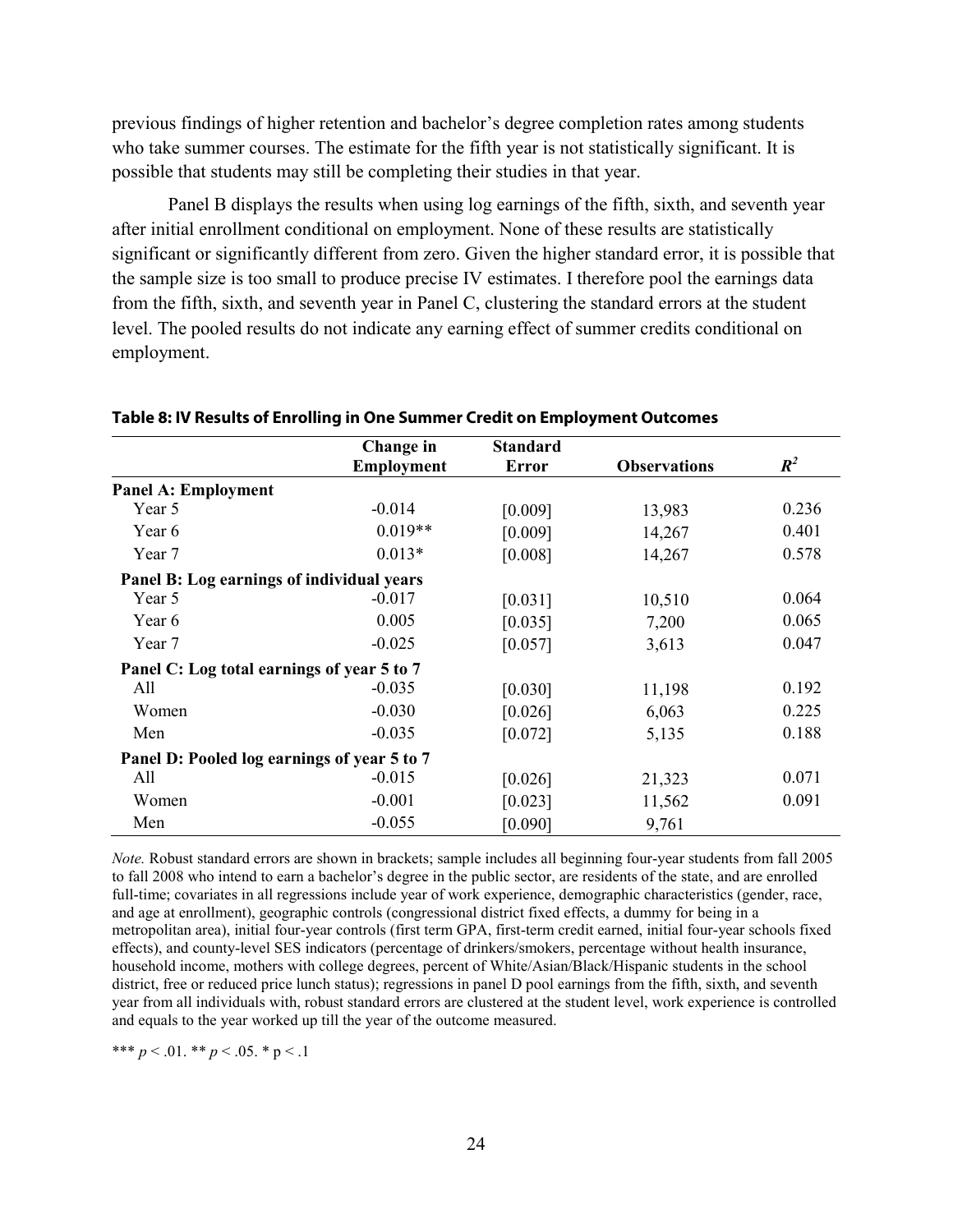#### <span id="page-28-0"></span>**Validity Tests**

The empirical methods section outlines some of the major concerns about the validity of using distance as an instrumental variable (IV) for college enrollment, namely: (1) motivated individuals or affluent families may tend to live nearer to four-year college campuses, and (2) better and/or more job opportunities may exist in regions around four-year institutions. Both concerns could undermine the assumption that distance as an IV should be as good as random and that it should not affect outcomes other than via the endogenous variable.

If high-SES students tend to live closer to four-year campuses, they may have better outcomes regardless of their summer enrollment status. This concern is more significant in the setting where people are making enrollment decisions—especially when choosing between types of institutions (four-year versus two-year institutions) and between transfer paths (e.g., enrolling directly at a four-year institution versus transferring from a two-year institution into a baccalaureate program). Conditional on enrollment at a four-year university, this potential problem is minimized.

Nonetheless, Table 9 presents empirical tests of the relationship between proximity to a four-year institution and SES of the neighborhood. Rows 1 to 3 show that distance has no correlation with SES indicators such as average household income, percent of smokers, and percent of low-income students in the county of residence. The results are the same using other SES indicators included in the regressions.

|   |                                                                               |                 | <b>Standard</b> | <b>Observation</b> |                    |
|---|-------------------------------------------------------------------------------|-----------------|-----------------|--------------------|--------------------|
|   | <b>Characteristic</b>                                                         | <b>Distance</b> | Error           |                    | $\boldsymbol{R}^2$ |
|   | Household income                                                              | 14.394          | [13.209]        | 14,267             | 0.875              |
| 2 | Percentage of smokers                                                         | $-0.000$        | [0.000]         | 14,267             | 0.312              |
|   | 3 Percentage of students with free/reduced<br>price status in school district | $-0.000$        | [0.000]         | 14,267             | 0.863              |
|   | 4 Worked in term 1 and 2 (two-year<br>students)                               | $-0.000$        | [0.001]         | 9,116              | 0.054              |

#### **Table 9: Validity Tests**

*Note.* Robust standard errors are shown in brackets; sample includes all beginning four-year students from fall 2005 to fall 2008 who intend to earn a bachelor's degree in the public sector, are residents of the state, and are enrolled full-time; covariates in all regressions include demographic characteristics (gender, race, and age at enrollment), geographic controls (congressional district fixed effects, a dummy for being in a metropolitan area), initial four-year controls (first term GPA, first-term credit earned, initial four-year schools fixed effects), and county-level SES indicators (percentage of drinkers/smokers, percentage without health insurance, household income, mothers with college degrees, percent of White/Asian/Black/Hispanic students in the school district, free or reduced price lunch status).

\*\*\*  $p < 0.01$ . \*\*  $p < 0.05$ . \* p < .1.

In addition, Panel A of Table 10 shows the association between academic outcomes and distance over time. If students with higher academic motivation, resources, or academic ability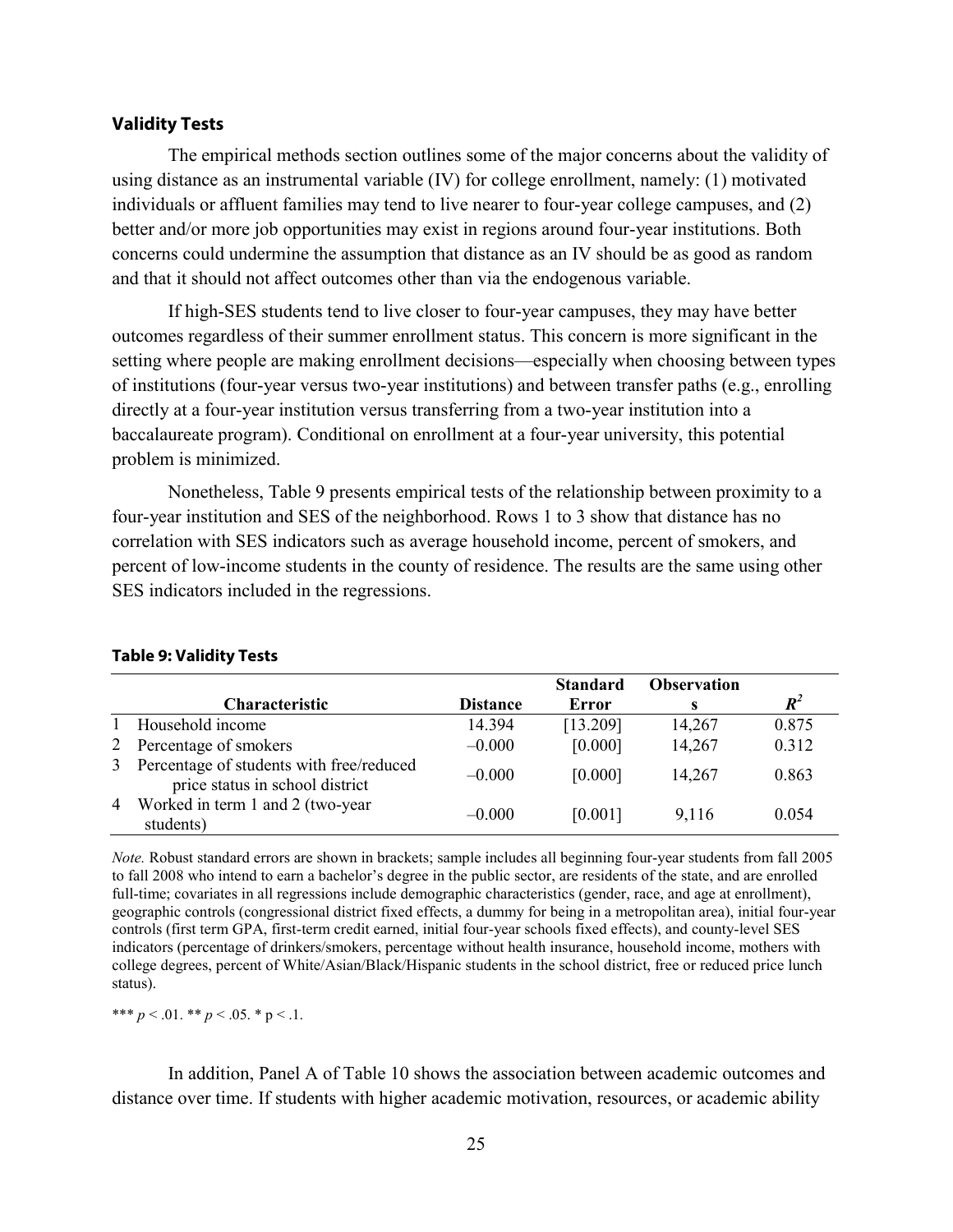live closer to four-year institutions, one should see a positive relationship between distance and GPA or credits earned in all years. First, no correlation is shown between distance and GPA. Second, distance is shown only to relate to credits earned in a way that is consistent with the summer enrollment analysis. Distance has no effect on credits earned during the academic year in the first year, but it does correlate with credits earned through the positive effect summer enrollment has on credits earned and on subsequent fall enrollment.

| <b>Panel A: Academic Outcomes</b> |                          |         |             |                          |              |                           |          |         |
|-----------------------------------|--------------------------|---------|-------------|--------------------------|--------------|---------------------------|----------|---------|
| Academic                          | <b>Credits Earned in</b> |         |             | <b>Credits Earned in</b> |              |                           |          |         |
| Year                              | <b>Summer</b>            |         |             | <b>Academic Year</b>     |              | <b>Enrollment in Fall</b> |          | GPA     |
| Year 1                            | $-0.005***$              | [0.002] | $-0.004$    | [0.004]                  | NA           | NA                        | $-0.000$ | [0.000] |
| Year 2                            | $-0.006**$               | [0.003] | $-0.019*$   | [0.011]                  | $-0.001**$   | [0.000]                   | $-0.000$ | [0.001] |
| Year 3                            | $-0.008$ ***             | [0.003] | $-0.027**$  | [0.012]                  | $-0.001$ *** | [0.000]                   | $-0.000$ | [0.001] |
| Year 4                            | $-0.007$ ***             | [0.003] | $-0.035***$ | [0.013]                  | $-0.001**$   | [0.001]                   | $-0.000$ | [0.001] |

**Panel B: Employment Outcomes**

**Table 10: Per-Mile Effect of Distance on Academic and Employment Outcomes by Year**

| r aner D; Employment Outcomes |                      |         |                        |         |                      |         |                 |         |
|-------------------------------|----------------------|---------|------------------------|---------|----------------------|---------|-----------------|---------|
| <b>Employment</b>             |                      |         |                        |         |                      |         |                 |         |
| Academic                      | During               |         | <b>Earnings During</b> |         | <b>Employment</b>    |         | <b>Earnings</b> |         |
| Year                          | <b>Academic Year</b> |         | <b>Academic Year</b>   |         | <b>During Summer</b> |         | in Summer       |         |
| Year 1                        | $-0.003***$          | [0.001] | $-0.003**$             | [0.001] | $-0.002$ ***         | [0.001] | $-0.001$        | [0.001] |
| Year 2                        | $-0.001**$           | [0.001] | $-0.006***$            | [0.002] | $-0.002$ ***         | [0.000] | 0.001           | [0.001] |
| Year 3                        | $-0.001***$          | [0.000] | $-0.001$               | [0.002] | $-0.001**$           | [0.001] | 0.000           | [0.001] |
| Year 4                        | $-0.001$             | [0.000] | $-0.000$               | [0.001] | $-0.001$             | [0.000] | 0.001           | [0.001] |

*Note.* Robust standard errors are shown in brackets; sample includes all beginning four-year students from fall 2005 to fall 2008 who intend to earn a bachelor's degree in the public sector, are residents of the state, and are enrolled full-time; covariates in all regressions include demographic characteristics (gender, race, and age at enrollment), geographic controls (congressional district fixed effects, a dummy for being in a metropolitan area), initial four-year controls (first term GPA, first-term credit earned, initial four-year schools fixed effects), and county-level SES indicators (percentage of drinkers/smokers, percentage without health insurance, household income, mothers with college degrees, percent of White/Asian/Black/Hispanic students in the school district, free or reduced price lunch status).

\*\*\*  $p < 0.01$ . \*\*  $p < 0.05$ . \*  $p < 0.1$ .

The second concern over the validity of the IV surrounds the relationship between fouryear institutions and their neighboring labor market conditions. Row 4 of Table 9 shows that proximity to four-year institutions does not increase employment among two-year college students and therefore the job opportunities in proximity to four-year institutions are likely similar to those in neighborhoods farther away from the campuses.

Panel B of Table 10 also provides the details of the relationship between distance and employment for four-year college students over time. If distance correlates with job opportunities, one should see strong, negative, and statistically significant relationships with all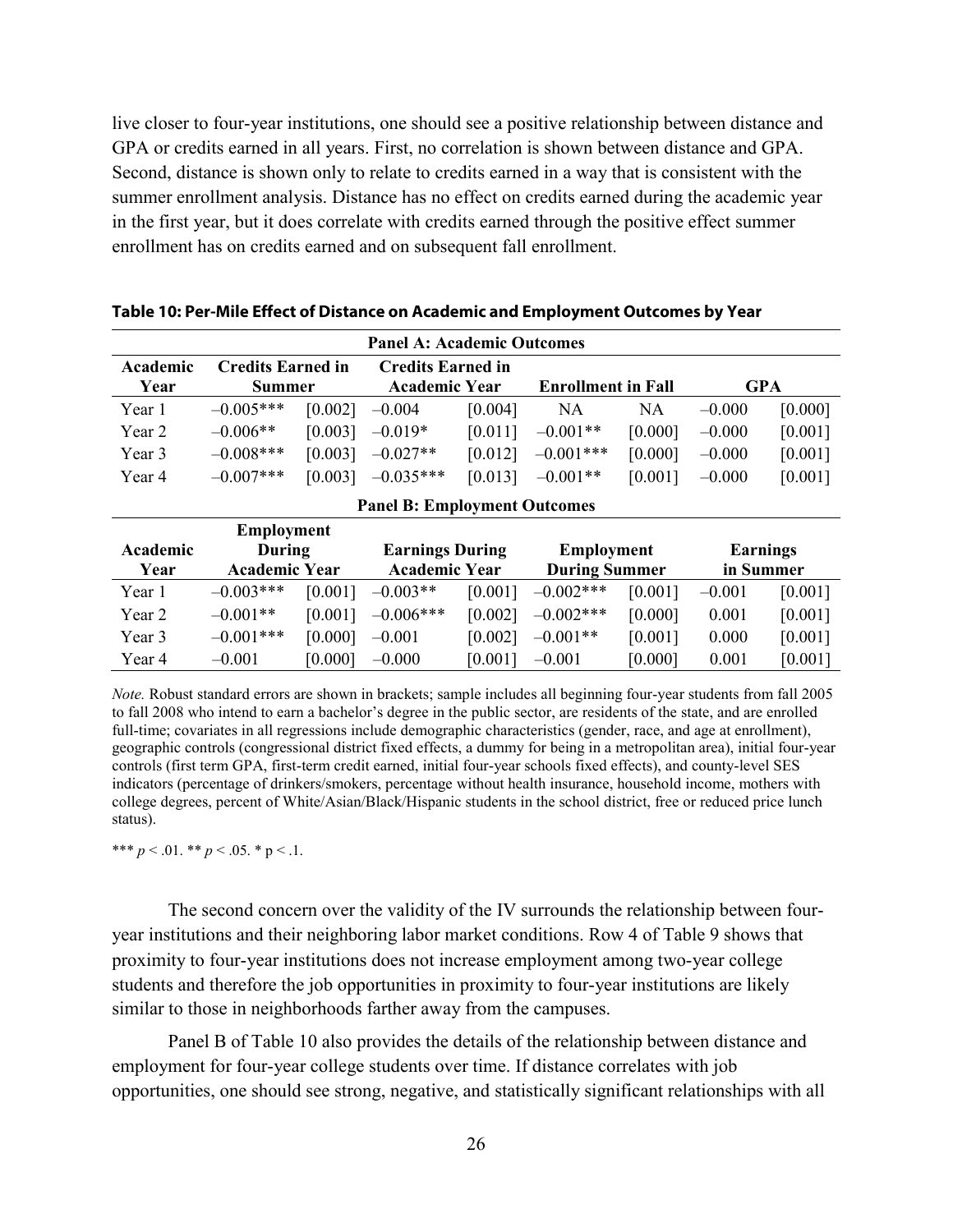labor market outcomes over all years since job opportunities do not usually fluctuate in the short term. The results in Panel B of Table 10 are inconsistent with this concern as only half of the coefficients are statistically significant. Proximity to four-year colleges therefore does not correlate with job opportunities for students in four-year colleges.

Panel B also shows that distance does not affect earnings during the summer. It shows statistically significant but economically insignificant correlations between employment and distance during fall and spring terms in the early years. It indicates that students work 0.1–0.3 percentage points more and earn 0.3–0.6 percentage points more over the academic year if they live one mile closer to a four-year institution.

Though the correlation is very small, the fact that an association exists in the early years but not the latter years suggests that individuals adjust their work patterns in response to summer enrollment as opposed to the availability of job opportunities. Three observations support this statement. First, as mentioned above, distance does not have a consistent relationship throughout all years and all outcomes.

Second, the strongest correlation between distance and employment occurs around the same time as when distance most strongly correlates with summer credits, which means that distance only affects employment through its effect on summer credits. Panel A in Table 10 shows that the effect of distance on summer credits earned is cumulative and strongest for the first summer. Given that individuals with past summer enrollment experience are more likely to enroll in summer credits, the additional effect of distance on summer credits earned in the latter years is much smaller than that in the first year. In addition, the strongest effect of distance on employment occurs during the first two years, which corresponds to the strongest effect of distance on summer credits. Anticipating the tuition in the summer, students may work more all year round. Though students may work more hours to pay for summer tuition, the increase in credit loads may make it difficult to do so in later years. Because distance does not directly relate to employment outcomes through SES or job opportunities, the IV has not violated the exclusion restrictive assumption.

Table 10 shows the complex relationship between distance to a four-year college and employment and enrollment outcomes. This validity test may serve as a caution to researchers considering the use of distance as an IV and illustrates the need to thoroughly check for any correlations between distance and relevant variables, in this case, SES, academic outcomes, and employment outcomes.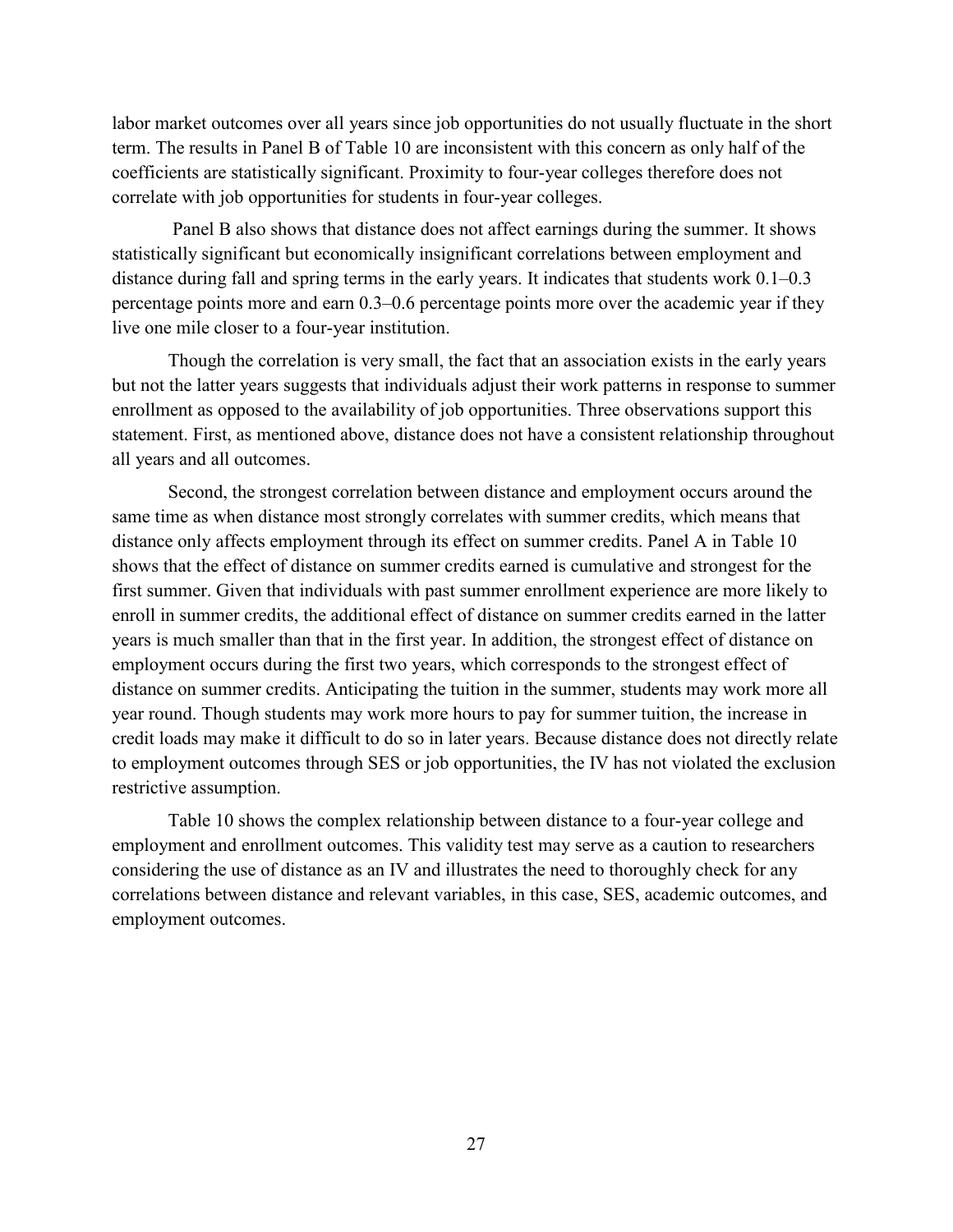### **6. Conclusion**

<span id="page-31-0"></span>Despite the widespread practice of summer enrollment at the college level, researchers have rarely looked into its causal effect on college and employment outcomes. The K-12 literature has generally found encouraging results among students who engage in academic activities in the summer. At the college level, academic momentum theory predicts that summer enrollment may increase academic intensity, thus helping students to graduate and graduate quickly. Using a state administrative dataset and proximity to the closest four-year college as an instrumental variable, this paper found evidence that is consistent with academic momentum theory and which may help explain the mechanism by which summer enrollment serves to increase bachelor's degree completion rates.

The summary statistics show that summer enrollees are more likely than non-enrollees to be academically prepared, highlighting the importance of causal inference when examining summer enrollment. The IV results indicate that, on average, for each summer credit a student enrolls in, there is a 2.6 percent increase in the likelihood of completing a bachelor's degree. Further analysis shows that the increase in the bachelor's degree completion rate among summer enrollees is caused by an increase in the rate of enrollment and credits earned in the following fall semester. Despite taking more credits, summer enrollees in the sample had similar GPAs and time to degree completion as non-summer enrollees. Encouragingly, the gains in credits were higher among summer enrollees with lower first-term GPAs.

Given the current emphasis on bachelor's degree completion among analysts, policymakers, and others, these results are informative and promising. The literature on college completion has so far largely overlooked the role of summer enrollment in fueling academic momentum and subsequent enrollment. The results of the current study support the notion that institutions should more fully utilize their buildings in the summer to provide courses and should encourage students to participate in summer coursework. Academic advisors should consider counseling students to spend the summer break in an academically productive way. Given the risk of academic momentum loss, students should perhaps work less and instead take at least one course in the summer or participate in a field-related internship.

Three barriers undermine the ability or desire of college students to take summer courses. The first is the lack of summer financial aid. Currently, the federal Pell Grant is allocated only for the fall and spring semesters—students may only use the Pell Grant for summer courses if they have aid left over from the fall and spring academic terms, which rarely happens. Having access to financial aid through the summer for low-SES students could be beneficial in increasing summer enrollment and thereby improving graduation rates. Indeed, this paper provides empirical support for bringing back year-round Pell Grants. It is worth noting that randomized control trials using financial incentives to encourage summer enrollment could be used to evaluate the benefit of summer enrollment.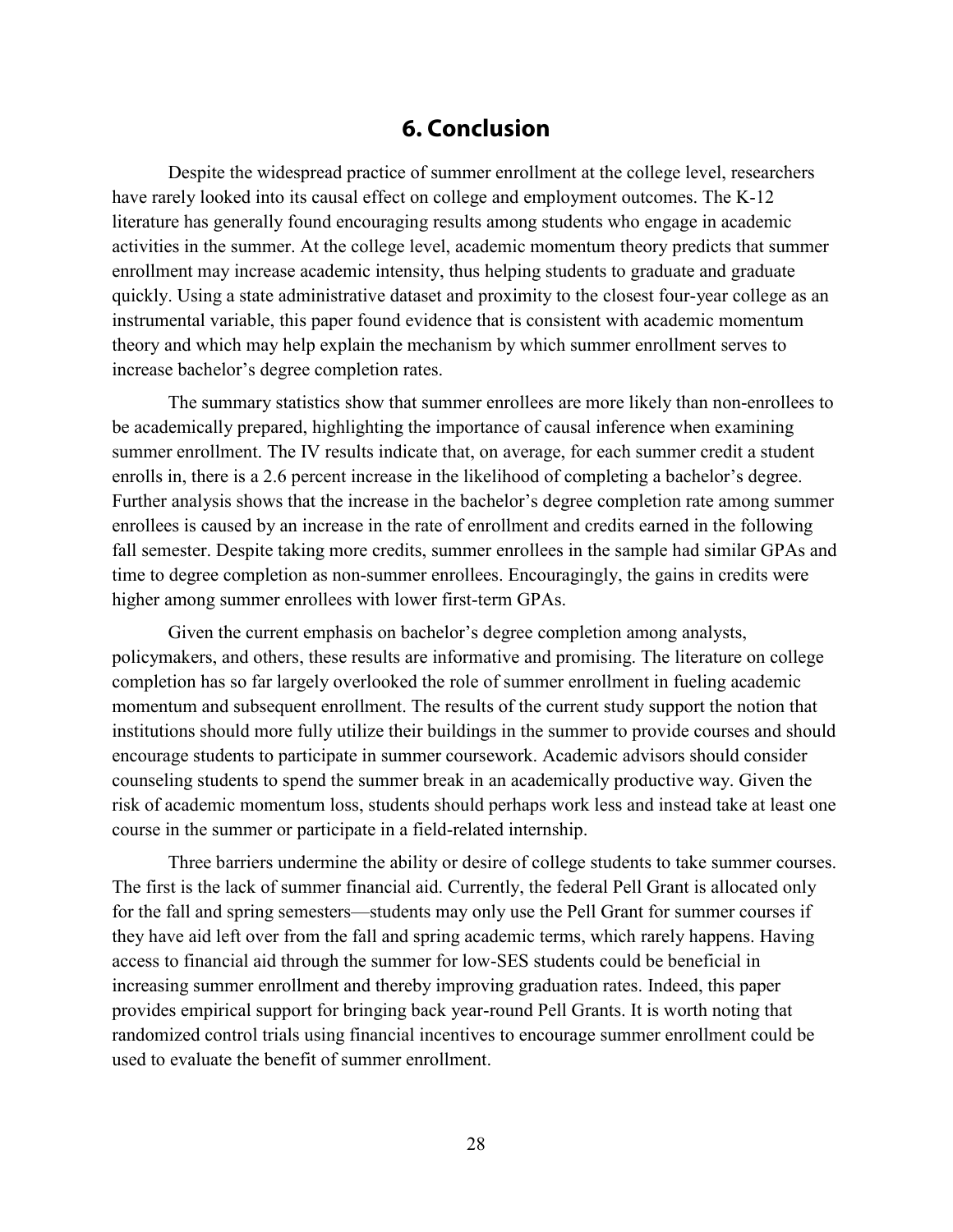The second barrier to summer course participation is the status quo perception of summer break or summer vacation. The academic calendar has incorporated a summer break for a long time. In order to convince college personnel and students about the merits of summer coursework, academic advisors and others will need to change norms concerning the role of the summer term in student academic progression. Relatedly, the third barrier concerns the appeal of summer employment among students. Many college students work at summer jobs, but these are often not conducive to their academic goals. While a full-time wage may be attractive to students, institutions and advisors may need to help students weigh the benefits of working fulltime against the potential benefits of taking summer coursework in terms of improved college outcomes.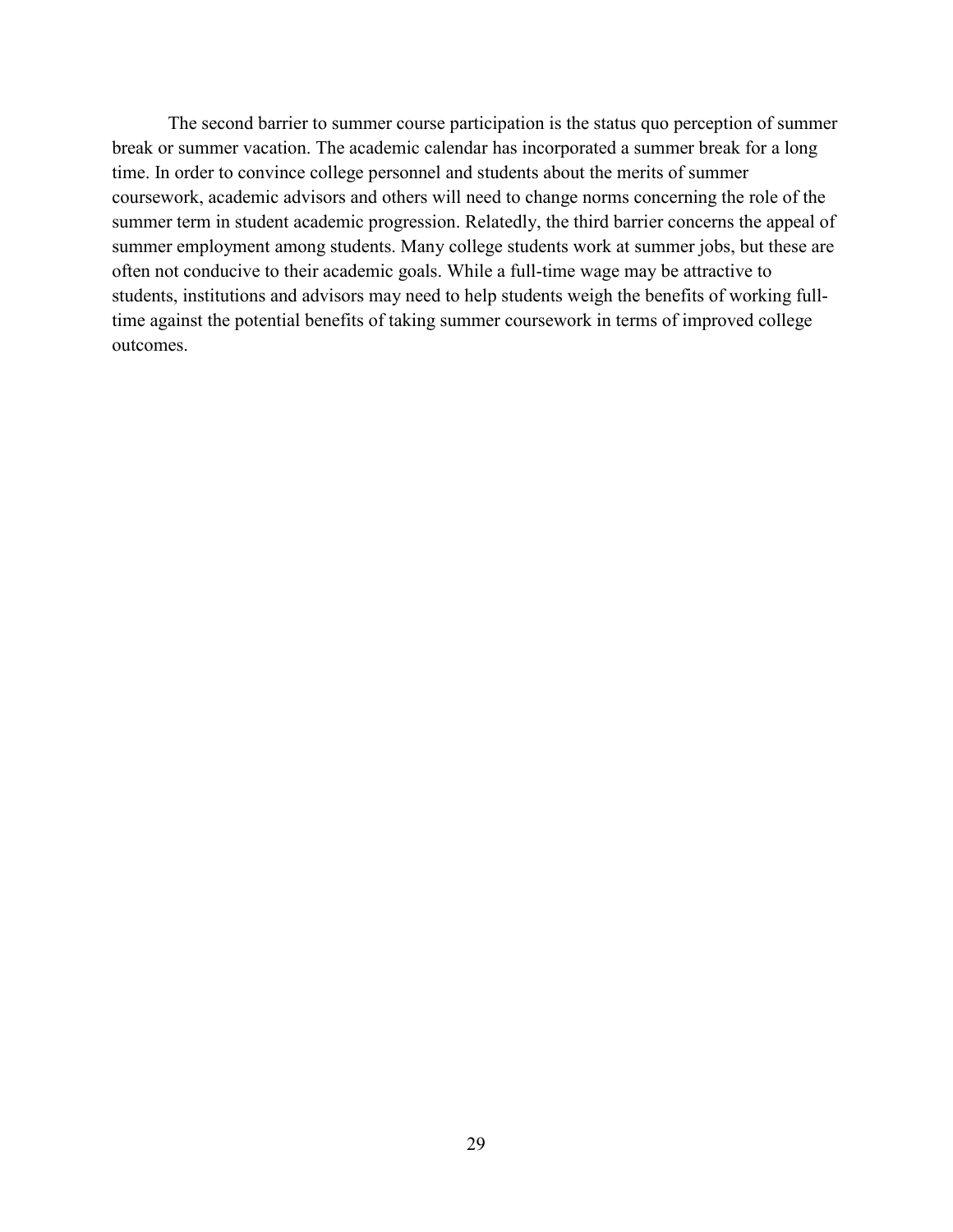### **References**

- <span id="page-33-0"></span>Adelman, C. (1999). *Answers in the tool box. Academic intensity, attendance patterns, and bachelor's degree attainment* (Report No. PLLI-1999-8021). Washington, DC: National Institute on Postsecondary Education, Libraries, and Lifelong Learning.
- Adelman, C. (2006). *The toolbox revisited: Paths to degree completion from high school through college*. Washington, DC: U.S. Department of Education.
- Alexander, K. L., Entwisle, D. R., & Olson, L. S. (2001). Schools, achievement, and inequality: A seasonal perspective. *Educational Evaluation and Policy Analysis, 23*(2), 171–191.
- Alexander, K. L., Entwisle, D. R., & Olson, L. S. (2007). Lasting consequences of the summer learning gap. *American Sociological Review, 72*(2), 167–180.
- Arnold, K., Fleming, S., DeAnda, M., Castleman, B., & Wartman, K. L. (2009). The summer flood: The invisible gap among low-income students. *Thought & Action*, Fall 2009, 23– 34.
- Attewell, P., Heil, S., & Reisel, L. (2012). What is academic momentum? And does it matter? *Educational Evaluation and Policy Analysis, 34*(1), 27–44.
- Bailey, M. J., & Dynarski, S. M. (2011). Inequality in postsecondary education. In G. J. Duncan & R. J. Murnane (Eds.), *Whither opportunity? Rising inequality, schools, and children's life chances*. New York, NY: Russell Sage Foundation.
- Barnett, E. A., Bork, R. H., Mayer, A. K., Pretlow, J., Wathington, H. D., & Weiss, M. J. (2012). *Bridging the gap: An impact study of eight developmental summer bridge programs in Texas*. New York, NY: National Center for Postsecondary Research.
- Bowen, W. G., Chingos, M. M., & McPherson, M. S. (2009). *Crossing the finish line: Completing college at America's public universities*. Princeton, NJ: Princeton University Press.
- Card, D. (1999). The causal effect of education on earnings. In O. Ashenfelter & D. Card, (Eds.), *Handbook of labor economics* (Vol. 3A) (pp. 1801–1863). Amsterdam, NL: Elsevier Science, North-Holland.
- Carneiro, P., & Heckman, J. J. (2002). The evidence on credit constraints in post-secondary schooling. *The Economic Journal, 112*, 989–1018.
- Carneiro, P., Meghir, C., & Parey, M. (2011). Maternal education, home environments, and the development of children and adolescents. *Journal of the European Economic Association, 11*(1), 123–160.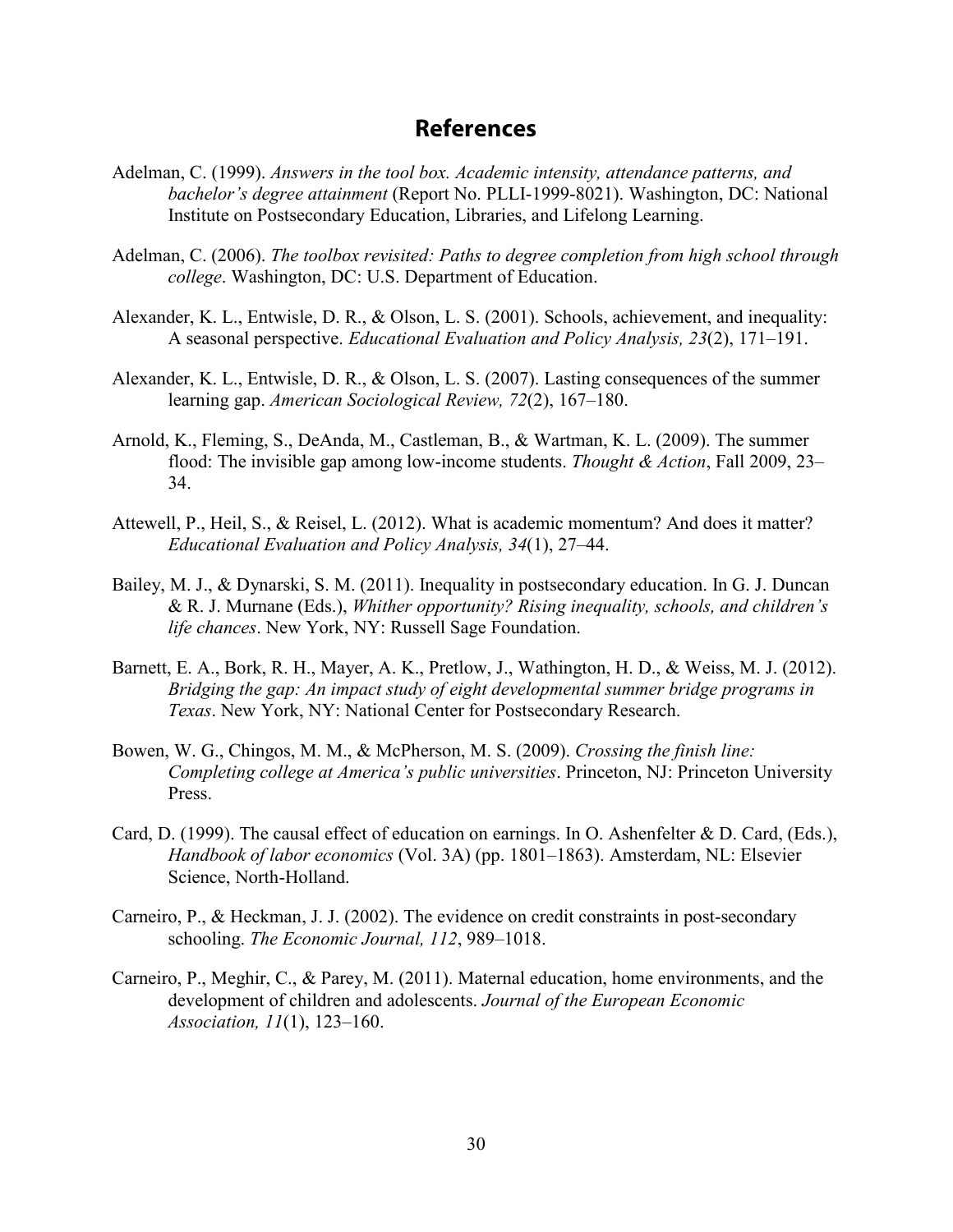- Carnevale, A. P., Smith, N., & Strohl, J. (2010). *Help wanted: Projections of jobs and education requirements through 2018*. Washington, DC: Georgetown University, Center on Education and the Workforce. Retrieved from: <http://files.eric.ed.gov/fulltext/ED524310.pdf>
- Castleman, B. L., Arnold, K., & Wartman, K. L. (2012). Stemming the tide of summer melt: An experimental study of the effects of post-high school summer intervention on low-income students' college enrollment. *Journal of Research on Educational Effectiveness, 5*(1), 1– 17.
- Castleman, B. L., & Page, L. C. (2014). A trickle or a torrent? Understanding the extent of summer "melt" among college‐intending high school graduates. *Social Science Quarterly, 95*(1), 202–220.
- Castleman, B. L., Page, L. C., & Schooley, K. (2014). The forgotten summer: Does the offer of college counseling after high school mitigate summer melt among college‐intending, low‐income high school graduates? *Journal of Policy Analysis and Management, 33*(2), 320–344.
- Chabris, C. F., Laibson, D., Morris, C. L., Schuldt, J. P., & Taubinsky, D. (2008). Individual laboratory-measured discount rates predict field behavior. *Journal of Risk and Uncertainty, 37*(2–3), 237–269.
- Cooper, H., Charlton, K., Valentine, J. C., Muhlenbruck, L., & Borman, G. D. (2000). Making the most of summer school: A meta-analytic and narrative review. *Monographs of the Society for Research in Child Development, 65*(1), 1–127.
- Cooper, H., Nye, B., Charlton, K., Lindsay, J., & Greathouse, S. (1996). The effects of summer vacation on achievement test scores: A narrative and meta-analytic review. *Review of Educational Research, 66*(3), 227–268.
- Daugherty, L. (2012). *Summer link: A counseling intervention to address the transition from high school to college in a large urban district*. Paper presented at the Annual Conference of the Association for Education Finance and Policy, Boston, MA.
- Ehrenberg, R. G., & Sherman, D. R. (1987). Employment while in college, academic achievement, and postcollege outcomes: A summary of results. *Journal of Human Resources, 22*(1), 1–23.
- Johnson, J., & Rochkind, J. (2009). *With their whole lives ahead of them: Myths and realities about why so many students fail to finish college*. Retrieved from the Public Agenda website: http://www.publicagenda.org/files/theirwholelivesaheadofthem.pdf.
- Kim, J. S., & Quinn, D. M. (2013). The effects of summer reading on low-income children's literacy achievement from kindergarten to grade 8: A meta-analysis of classroom and home interventions. *Review of Educational Research, 83*(3), 386–431.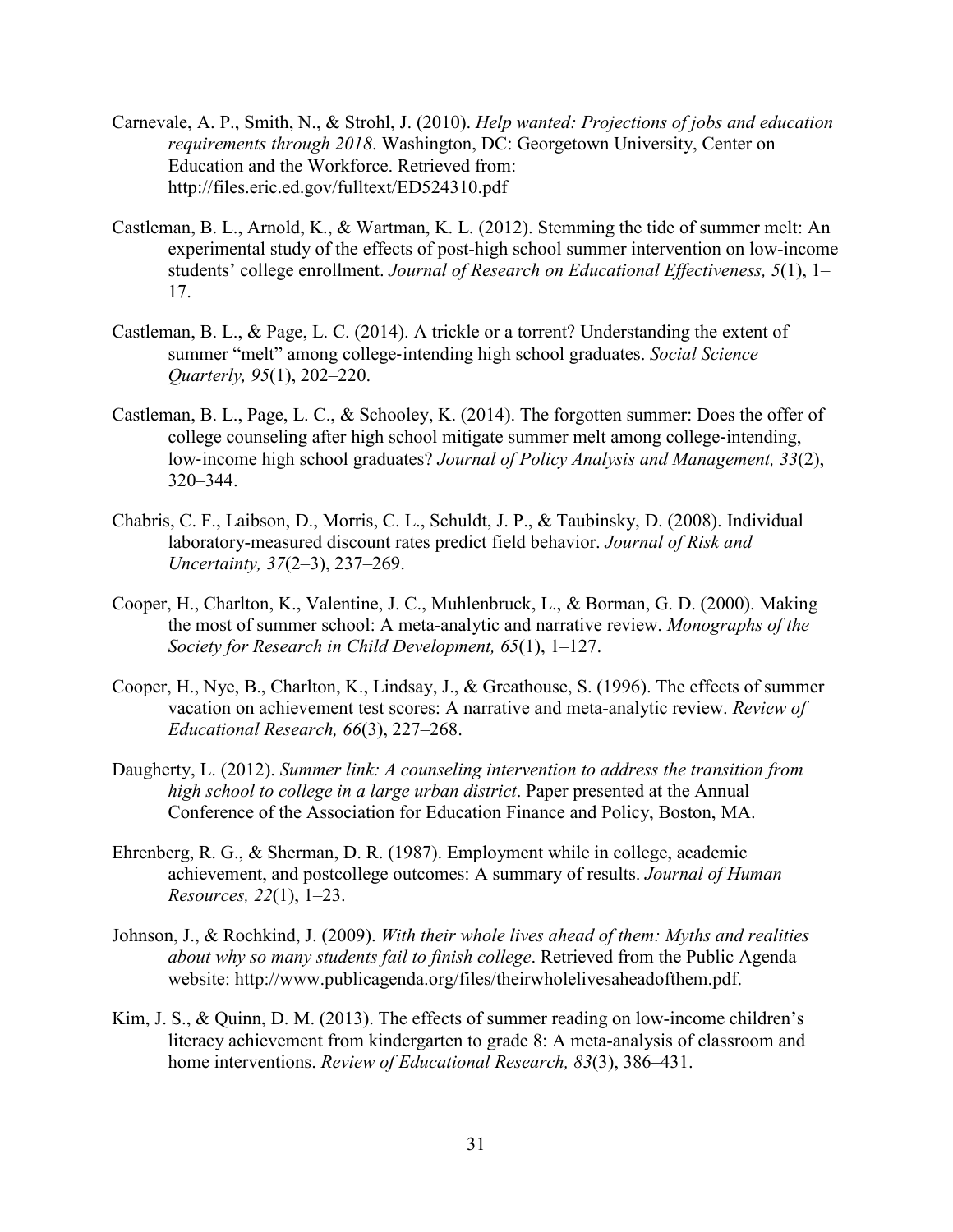- Lauer, P. A., Akiba, M., Wilkerson, S. B., Apthorp, H. S., Snow, D., & Martin-Glenn, M. L. (2006). Out-of-school-time programs: A meta-analysis of effects for at-risk students. *Review of educational research, 76*(2), 275–313.
- Levy, F., & Murnane, R. J. (2012). *The new division of labor: How computers are creating the next job market*. Princeton, NJ: Princeton University Press.
- Long, B. T., & Kurlaender, M. (2009). Do community colleges provide a viable pathway to a baccalaureate degree? *Educational Evaluation and Policy Analysis, 31*(1), 30–53.
- Martin, A. J., Wilson, R., Liem, G. A. D., & Ginns, P. (2013). Academic momentum at university/college: Exploring the roles of prior learning, life experience, and ongoing performance in academic achievement across time. *The Journal of Higher Education, 84*(5), 640–674.
- Matthews, C., Schooley, K., & Vosler, N. (2011). *Proposal for a summer transition program to increase FCS college-going rates*. Fulton County, GA: Fulton County Schools.
- McCormick, A. C., & Carroll, C. D. (1999). *Credit production and progress toward the bachelor's degree: An analysis of postsecondary transcripts for beginning students at 4 year institutions* (NCES 1999–057). Washington, DC: U.S. Department of Education, National Center for Education Statistics.
- Miller, D. W. (2007). *Isolating the causal impact of community college enrollment on educational attainment and labor market outcomes in Texas* (SIEPR Discussion Paper No. 06-33). Stanford, CA: Stanford University, Stanford Institute for Economic Policy Research.
- Nelson, V. (2009, June). *Should my college student consider summer classes?* Retrieved from College Parent Central website: [https://www.collegeparentcentral.com/2009/06/should](https://www.collegeparentcentral.com/2009/06/should-my-college-student-consider-summer-classes/)[my-college-student-consider-summer-classes/](https://www.collegeparentcentral.com/2009/06/should-my-college-student-consider-summer-classes/)
- Organisation for Economic Co-operation and Development. (2015). *Education at a glance 2015: OECD indicators*. Paris, FR: OECD Publishing.
- Pallais, A. (2009). Taking a chance on college: Is the Tennessee education lottery scholarship program a winner? *Journal of Human Resources, 44*(1), 199–222.
- Roderick, M., Nagaoka, J., Coca, V., & Moeller, E. (2008). *From high school to the future: Potholes on the road to college. research report*: Retrieved from University of Chicago Consortium on Chicago School Research website: [https://consortium.uchicago.edu/sites/default/files/publications/CCSR\\_Potholes\\_Report.p](https://consortium.uchicago.edu/sites/default/files/publications/CCSR_Potholes_Report.pdf) [df](https://consortium.uchicago.edu/sites/default/files/publications/CCSR_Potholes_Report.pdf)
- Rouse, C. E. (1995). Democratization or diversion? The effect of community colleges on educational attainment. *Journal of Business Economics and Statistics, 13*(2), 217–224.